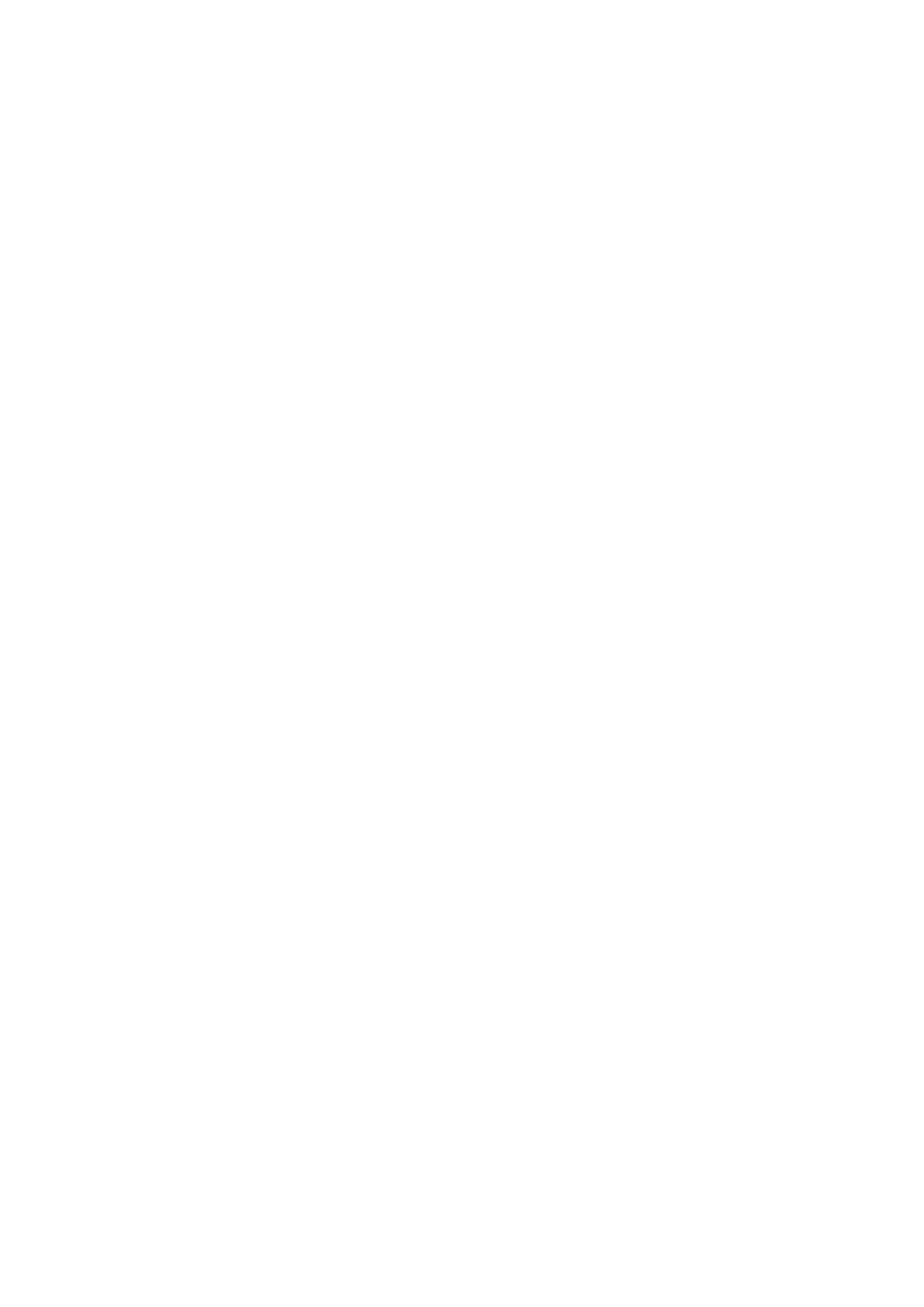## <span id="page-2-0"></span>Key Points

The Domestic Abuse and Family Proceedings Bill was introduced in the Northern Ireland Assembly on 31 March 2020. The Bill provides for:

- A new offence of domestic abuse
- A definition of abusive behaviour, which includes coercive control
- A domestic abuse aggravator for sentencing
- The prohibition of a person charged with domestic abuse to trial by jury
- Special measures for the protection of witnesses in domestic abuse criminal proceedings
- Prevention of cross-examination of witnesses by persons accused of domestic abuse in criminal and family proceedings

The Bill is modelled closely on the Scottish legislation, particularly the Domestic Abuse (Scotland) Act 2018. However, the relationship referred to in relation to domestic abuse in the 2018 Act is a 'partner or ex-partner', whereas there is a broader relationship provided for in the Bill, as 'personally connected'.

In England and Wales and the Republic of Ireland, rather than a specific domestic abuse offence, the approach has been to increase sentencing for domestic abuse in relation to existing offences and to introduce an offence of coercive control.

A Domestic Abuse Bill in the Westminster Parliament includes a number of provisions that are not in the Northern Ireland Bill. These include the following:

- A Domestic Abuse Commissioner
- Domestic Abuse Protection Notices and Orders
- Secure tenancies for victims of domestic abuse

Concerns have also been raised in relation to a defence of 'reasonable behaviour', intended to allow for control in instances of mental health or addiction issues, but may be open to abuse.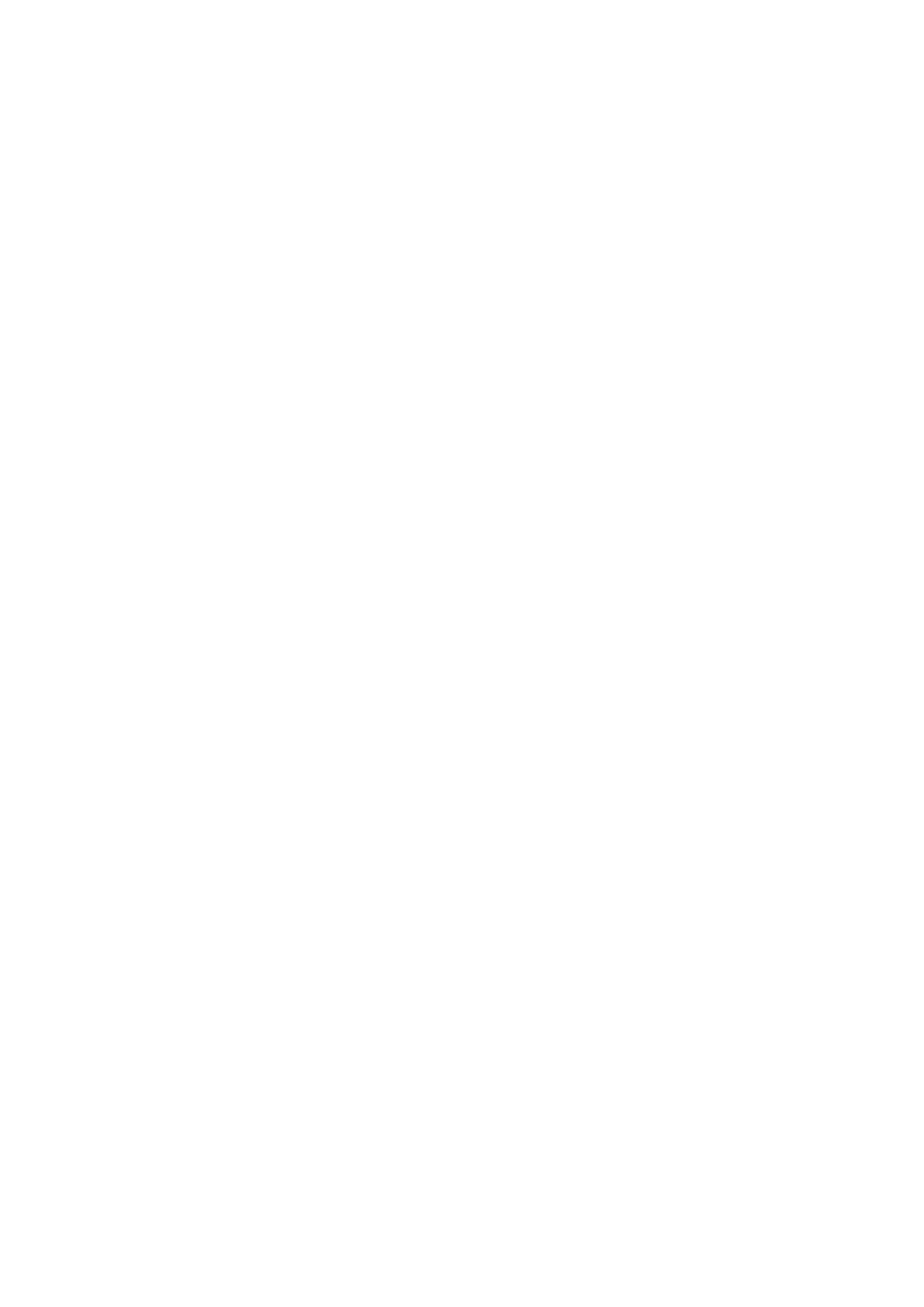## <span id="page-4-0"></span>Executive Summary

The Domestic Abuse and Family Proceedings Bill was introduced in the Northern Ireland Assembly. The Bill contains the following provisions:

- Domestic abuse offence: Such an offence exists in Scotland, but not in the Republic of Ireland or England and Wales.
- Definition of abusive behaviour: Scotland has such a definition in relation to an offence; in the Republic of Ireland the definition relates to a domestic violence aggravator; the Domestic Abuse Bill at Westminster defines domestic abuse for England and Wales.
- Coercive control included in the definition: The other jurisdictions have coercive control legislation in place.
- Domestic abuse aggravator: Scotland and the Republic have a statutory domestic abuse or violence aggravator.
- Domestic abuse aggravator in relation to a child: Scotland has the same provision; other jurisdictions have aggravators in relation tio children, but not specific to domestic abuse.
- Prohibition to the right to trial by jury.
- Prohibition of personal cross-examination of witnesses in criminal and family proceedings: This is the case on Scotland for criminal proceedings and is to be introduced in family proceedings by the Children (Scotland) Bill; the provision for criminal proceedings exists in the Republic of Ireland; for family proceedings only in England and Wales.
- Provision of support measures for witnesses: This is the case in Scotland and the Republic of Ireland and is provided for in the Domestic Abuse Bill at Westminster.
- Extra-territorial jurisdiction: This is the case for the domestic abuse offence in Scotland; the Domestic Abuse Bill provides for such in relation to named offences, there being no domestic abuse offence in England and Wales.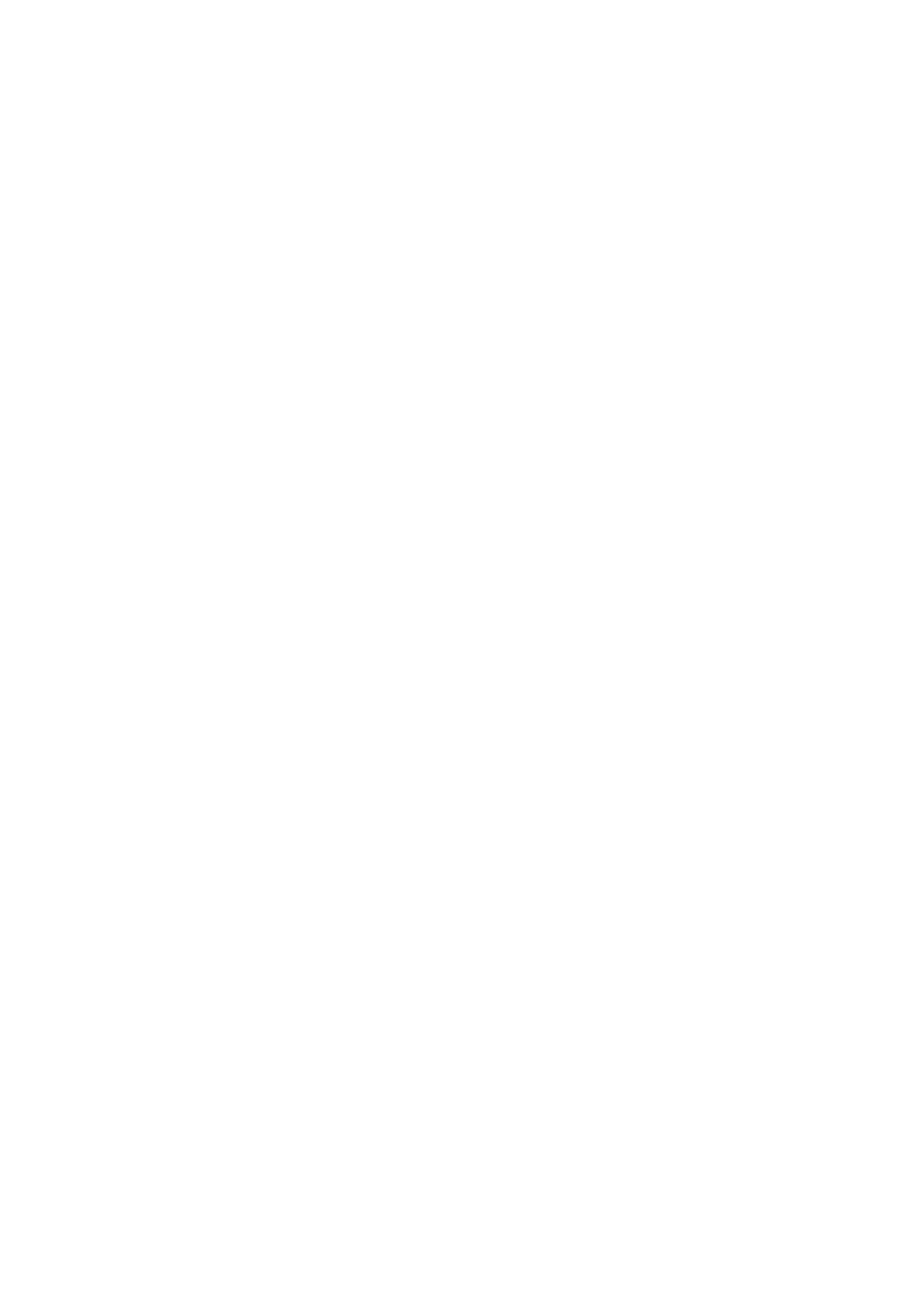## **Contents**

| $1 \quad$       |                                                                                |  |
|-----------------|--------------------------------------------------------------------------------|--|
| $\overline{2}$  |                                                                                |  |
| $\overline{3}$  |                                                                                |  |
| $4\overline{ }$ |                                                                                |  |
| $5^{\circ}$     |                                                                                |  |
|                 | Appendix: Clauses of the Domestic Abuse and Family Proceedings Bill Compared26 |  |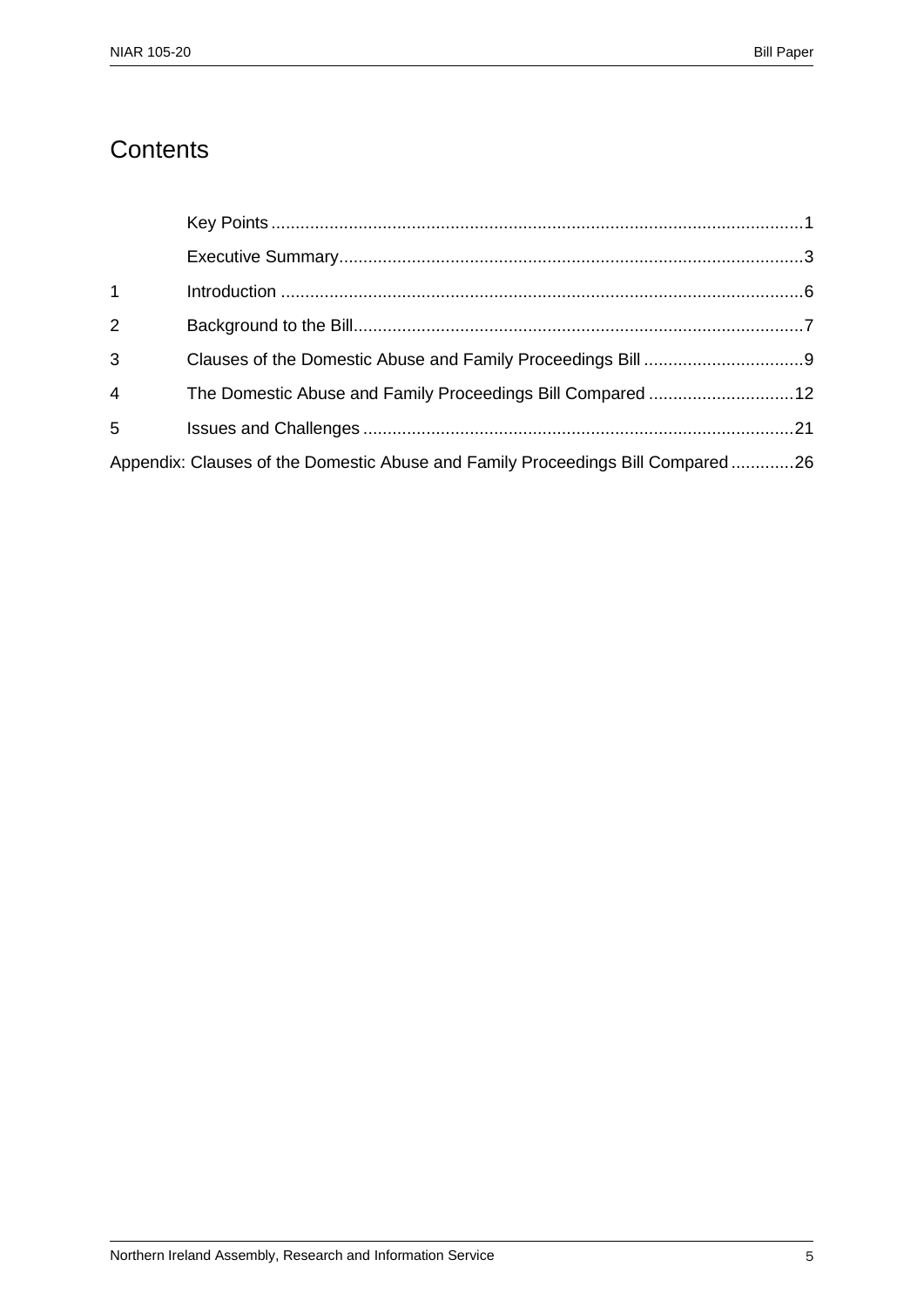## <span id="page-7-0"></span>1 Introduction

The Domestic Abuse and Family Proceedings Bill was introduced in the Northern Ireland Assembly on 31 March 2020<sup>1</sup>. The purpose of the Bill is to:

*create a course of conduct offence and a sentencing aggravation concerning domestic abuse and make rules as to procedure and giving evidence in criminal cases involving domestic abuse; and prevent cross-examination in person of certain witnesses in particular circumstances in family proceedings in the civil courts*

This paper provides background to the Bill and places this in the context of developments in domestic abuse legislation elsewhere. The paper summarises the provisions of the Bill and makes some comparison with other jurisdictions. There then follows some discussion on what is not in the Bill.

<sup>1</sup> Domestic Abuse and Family Proceedings Bill: [http://www.niassembly.gov.uk/assembly-business/legislation/2017-2022](http://www.niassembly.gov.uk/assembly-business/legislation/2017-2022-mandate/primary-legislation---bills-2017---2022-mandate/domestic-abuse-bill/) [mandate/primary-legislation---bills-2017---2022-mandate/domestic-abuse-bill/.](http://www.niassembly.gov.uk/assembly-business/legislation/2017-2022-mandate/primary-legislation---bills-2017---2022-mandate/domestic-abuse-bill/)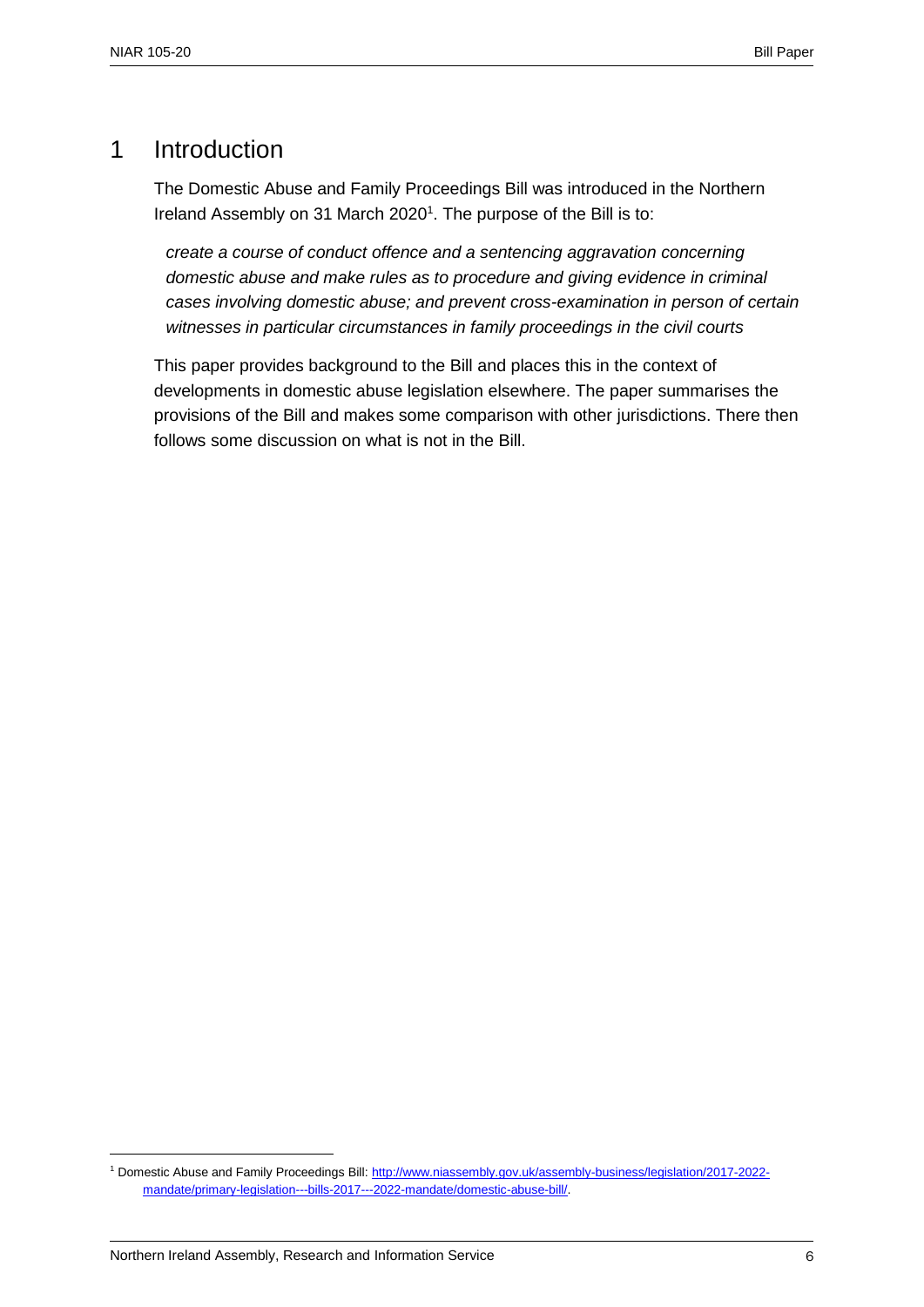## 2 Background to the Bill

The UK has signed, but not ratified, the Council of Europe Convention on preventing and combating violence against women and domestic violence (known as the Istanbul Convention)<sup>2</sup>. Article 33 of the Convention states:

*Parties shall take the necessary legislative or other measures to ensure that the intentional conduct of seriously impairing a person's psychological integrity through coercion or threats is criminalised*.

Recognising that coercive control is often a precursor to domestic violence<sup>3</sup>, legislation to criminalise such behaviour has been enacted in the Republic of Ireland,  $4$  Scotland<sup>5</sup> and in relation to the law of England and Wales.<sup>6</sup>

Responsibility for policy relating to domestic and sexual abuse in Northern Ireland lies jointly with the Department of Justice and the Department of Health. Policy direction is derived from the 2016 Stopping Domestic and Sexual Violence and Abuse in Northern Ireland seven-year strategy<sup>7</sup>.

The Strategy has five strands:

- 1. Driving Change through Co-operation and Leadership
- 2. Prevention and Early Intervention
- 3. Delivering Change through Responsive Services
- 4. Support

 $\overline{a}$ 

5. Protection and Justice

The draft Year 4 Action Plan for the Strategy includes the following legislative commitments<sup>8</sup>:

Strand 4: Introduce a new Domestic Abuse Offence and statutory aggravator<sup>9</sup>

<sup>4</sup> Domestic Violence Act 2018[: http://www.irishstatutebook.ie/eli/2018/act/6/enacted/en/html.](http://www.irishstatutebook.ie/eli/2018/act/6/enacted/en/html) 

<sup>&</sup>lt;sup>2</sup> Council of Europe Convention on preventing and combating violence against women and domestic violence: [https://www.coe.int/en/web/conventions/full-list/-/conventions/treaty/210.](https://www.coe.int/en/web/conventions/full-list/-/conventions/treaty/210) 

<sup>3</sup> See Research and Information Service Research Paper 3/19 *The Criminalisation of Coercive Control*, 28 June 2020: [http://www.niassembly.gov.uk/globalassets/documents/raise/publications/2017-2022/2019/justice/0319.pdf.](http://www.niassembly.gov.uk/globalassets/documents/raise/publications/2017-2022/2019/justice/0319.pdf) 

<sup>&</sup>lt;sup>5</sup> Domestic Abuse (Scotland) Act 2018: [http://www.legislation.gov.uk/asp/2018/5/contents/enacted.](http://www.legislation.gov.uk/asp/2018/5/contents/enacted)

<sup>&</sup>lt;sup>6</sup> Serious Crime Act 2015: [http://www.legislation.gov.uk/ukpga/2015/9/contents/enacted.](http://www.legislation.gov.uk/ukpga/2015/9/contents/enacted)

<sup>7</sup> Department of Justice and Department of Health (2016), *Stopping Domestic and Sexual Violence and Abuse in Northern Ireland - A Seven Year Strategy*, March 2016, Belfast: DoJ and DoH[: https://www.justice-ni.gov.uk/publications/stopping](https://www.justice-ni.gov.uk/publications/stopping-domestic-and-sexual-violence-and-abuse-northern-ireland-seven-year-strategy-march-2016)[domestic-and-sexual-violence-and-abuse-northern-ireland-seven-year-strategy-march-2016.](https://www.justice-ni.gov.uk/publications/stopping-domestic-and-sexual-violence-and-abuse-northern-ireland-seven-year-strategy-march-2016) 

<sup>8</sup> Department of Justice and Department of Health (2019), *Stopping Domestic and Sexual Violence and Abuse Strategy - Draft Year 4 Action Plan*, Belfast: DoJ and DoH[: https://www.justice-](https://www.justice-ni.gov.uk/sites/default/files/publications/justice/Year%204%20draft%20Action%20Plan%20Stopping%20Domestic%20and%20Sexual%20Violence%20and%20Abuse%20Strategy.pdf)

[ni.gov.uk/sites/default/files/publications/justice/Year%204%20draft%20Action%20Plan%20Stopping%20Domestic%20and](https://www.justice-ni.gov.uk/sites/default/files/publications/justice/Year%204%20draft%20Action%20Plan%20Stopping%20Domestic%20and%20Sexual%20Violence%20and%20Abuse%20Strategy.pdf) [%20Sexual%20Violence%20and%20Abuse%20Strategy.pdf.](https://www.justice-ni.gov.uk/sites/default/files/publications/justice/Year%204%20draft%20Action%20Plan%20Stopping%20Domestic%20and%20Sexual%20Violence%20and%20Abuse%20Strategy.pdf) 

<sup>9</sup> Priority 20: Continue to develop and deliver initiatives and interventions, based on best practice, to effectively address harmful, violent and abusive behaviour.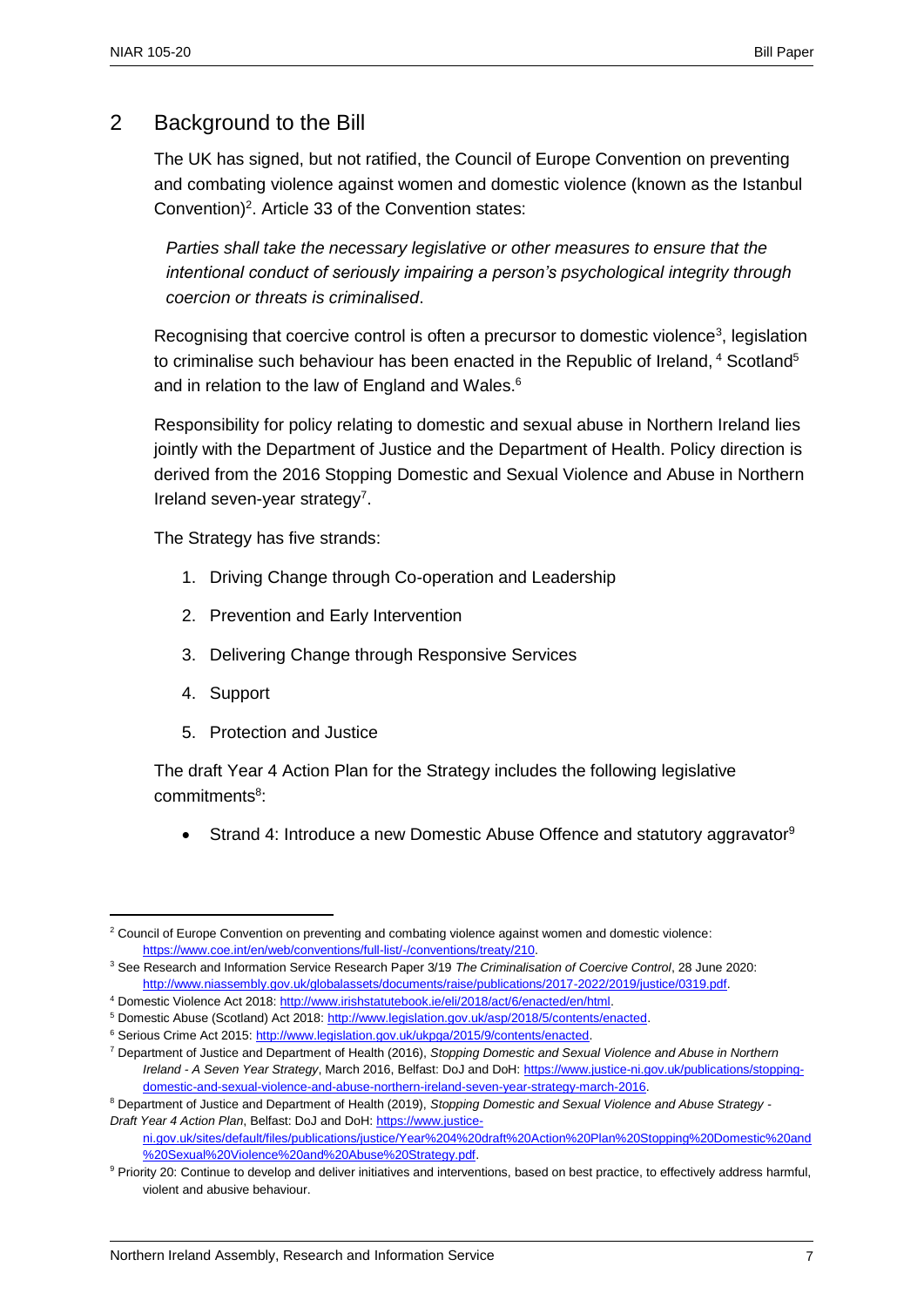$\overline{a}$ 

 Strand 5: Introduce Domestic Violence Protection Notices and Domestic Violence Protection Orders in Northern Ireland<sup>10</sup>

The Department of Justice consulted on a domestic abuse offence and domestic violence disclosure scheme in 2016<sup>11</sup>. Responses to the consultation were overwhelmingly in favour of an offence, to include coercive and controlling behaviour, and of a disclosure scheme<sup>12</sup>. The disclosure scheme was introduced in Northern Ireland in March 2016 without the need for legislation<sup>13</sup>.

During the time the Assembly was not sitting, the UK Government sought to legislate on domestic abuse for Northern Ireland in the Domestic Abuse Bill 2017-19<sup>14</sup>. The Bill fell with the dissolution of Parliament in 2019.

The Domestic Abuse Bill 2019-21 was introduced into the House of Commons in March 2020<sup>15</sup> after the restoration of the Northern Ireland Assembly, so does not contain the same provisions for Northern Ireland as the previous Bill<sup>16</sup>.

The Domestic Abuse and Family Proceedings Bill was introduced in the Northern Ireland Assembly on 31 March 2020.

<sup>&</sup>lt;sup>10</sup> Priority 18: Focused protection, support and information will be available for all victims throughout their engagement with the Justice System.

<sup>&</sup>lt;sup>11</sup> Department of Justice Domestic Abuse Offence and Domestic Violence Disclosure Scheme consultation: [https://www.justice](https://www.justice-ni.gov.uk/consultations/domestic-abuse-offence-and-domestic-violence-disclosure-scheme)[ni.gov.uk/consultations/domestic-abuse-offence-and-domestic-violence-disclosure-scheme.](https://www.justice-ni.gov.uk/consultations/domestic-abuse-offence-and-domestic-violence-disclosure-scheme)

<sup>&</sup>lt;sup>12</sup> Department of Justice (2016), Justice Domestic Abuse Offence and Domestic Violence Disclosure Scheme - A Consultation: Summary of Responses.

<sup>13</sup> Department of Justice (2018), *Domestic Violence and Abuse Disclosure Scheme Northern Ireland (DVADS NI) Guidance,* March 2018: [https://www.justice-ni.gov.uk/publications/domestic-violence-and-abuse-disclosure-scheme.](https://www.justice-ni.gov.uk/publications/domestic-violence-and-abuse-disclosure-scheme) 

<sup>14</sup> Domestic Abuse Bill 20917-19, Clauses 57-65[: https://services.parliament.uk/bills/2017-19/domesticabuse.html.](https://services.parliament.uk/bills/2017-19/domesticabuse.html)

<sup>15</sup> Domestic Abuse Bill 2019-21: [https://services.parliament.uk/Bills/2019-21/domesticabuse.html.](https://services.parliament.uk/Bills/2019-21/domesticabuse.html) 

<sup>&</sup>lt;sup>16</sup> Clause 61 of the 2019-21 Bill still provides for extra-territorial jurisdiction in relation to certain offences for residents of Northern Ireland.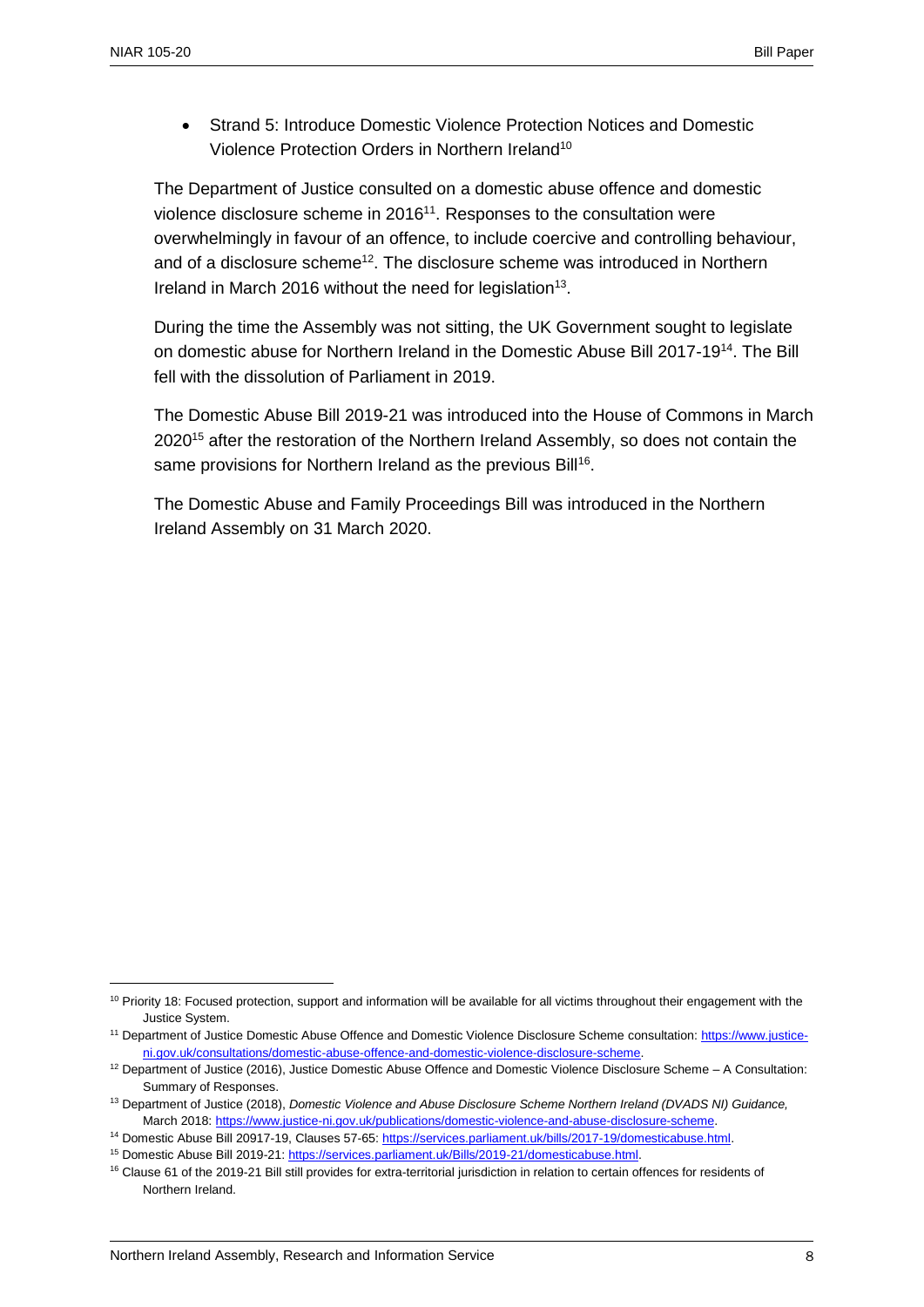## 3 Provisions of the Domestic Abuse and Family Proceedings Bill

The section contains summaries of the provisions of the Bill.

#### **Domestic Abuse Offence**

Clause 1 provides for an offence of domestic abuse. This offence requires three conditions to be met:

- 1. Abusive behaviour towards another person
- 2. A personal connection between the person being abused and the perpetrator
- 3. That;
	- a. A reasonable person would consider the behaviour to cause physical or psychological harm; and
	- b. Either the perpetrator intends the behaviour to cause harm, or is reckless as to whether it causes harm.

Clause 2 defines abusive behaviour to include behaviour that is:

- Violent
- Threatening
- Has the intention or effect of:
	- o Making the person dependent or subordinate to the perpetrator
	- o Isolating the person from friends, family or other sources of social interaction or support
	- o Controlling, regulating or monitoring day to day activities
	- o Depriving or restricting freedom of action
	- o Making the person feel frightened, humiliated, degraded, punished or intimidated

The violence can be sexual or physical and the behaviour described can be aimed at the person, a child of the person or 'someone else'.

Clause 3 provides that the behaviour does not necessarily have the effects set out above to be considered abusive.

Clause 4(2) defines behaviour to include:

- Saying or otherwise communicating as well as doing something
- Intentionally failing to do or communicate something

A 'course of behaviour' is behaviour on at least two occasions.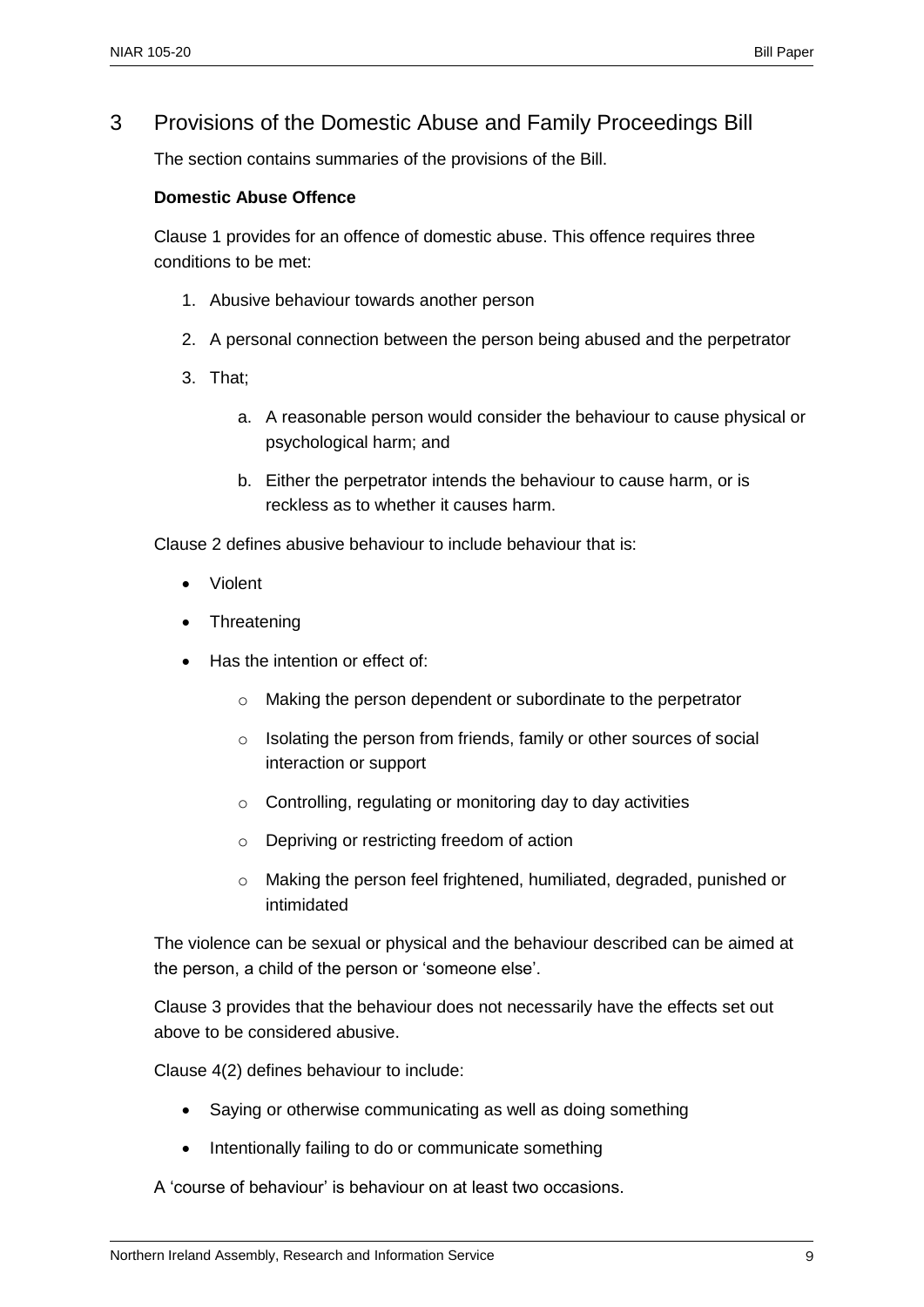Clause 4(3) defines 'directed at a person' to include conduct relating to the person's ability to acquire, use or maintain money or property or acquire goods or services, including by use of a third party.

Clause 5 defines a 'personal connection' as two people who:

- Are or have been married to each other
- Are or have been in a civil partnership with each other
- Are or have been living together 'as if spouses' of each other
- Are or have been in an intimate relationship
- Are members of the same family

Clauses 6 and 7 relate to the establishment of a 'personal connection' by notice by a prosecutor in relation to a domestic abuse charge.

Clause 8 and 9 provide for aggravation where a child is involved, where:

- Abusive behaviour is directed at the child; or
- The child is used to facilitate the abuse.

Clause 10 provides that offences committed outside the UK are treated as if they had taken place in Northern Ireland.

Clause 11 provides for an exception to aggravation in relation to a child where the accused has a caring responsibility for the child, as legislation in relation to child abuse is more appropriate in this instance.

Clause 12 provides for exceptions where a course of behaviour may be reasonable, such as where interventions may be necessary in cases of mental illness or addiction.

Clause 13 provides that, should domestic abuse not be proven, that alternatives may be available for conviction, i.e. on other charges.

Clause 14 provides for the maximum penalty for the domestic abuse offence:

- 12 months on summary conviction
- 14 years on indictment

Clauses 15 to 20 provide for aggravation as to domestic abuse.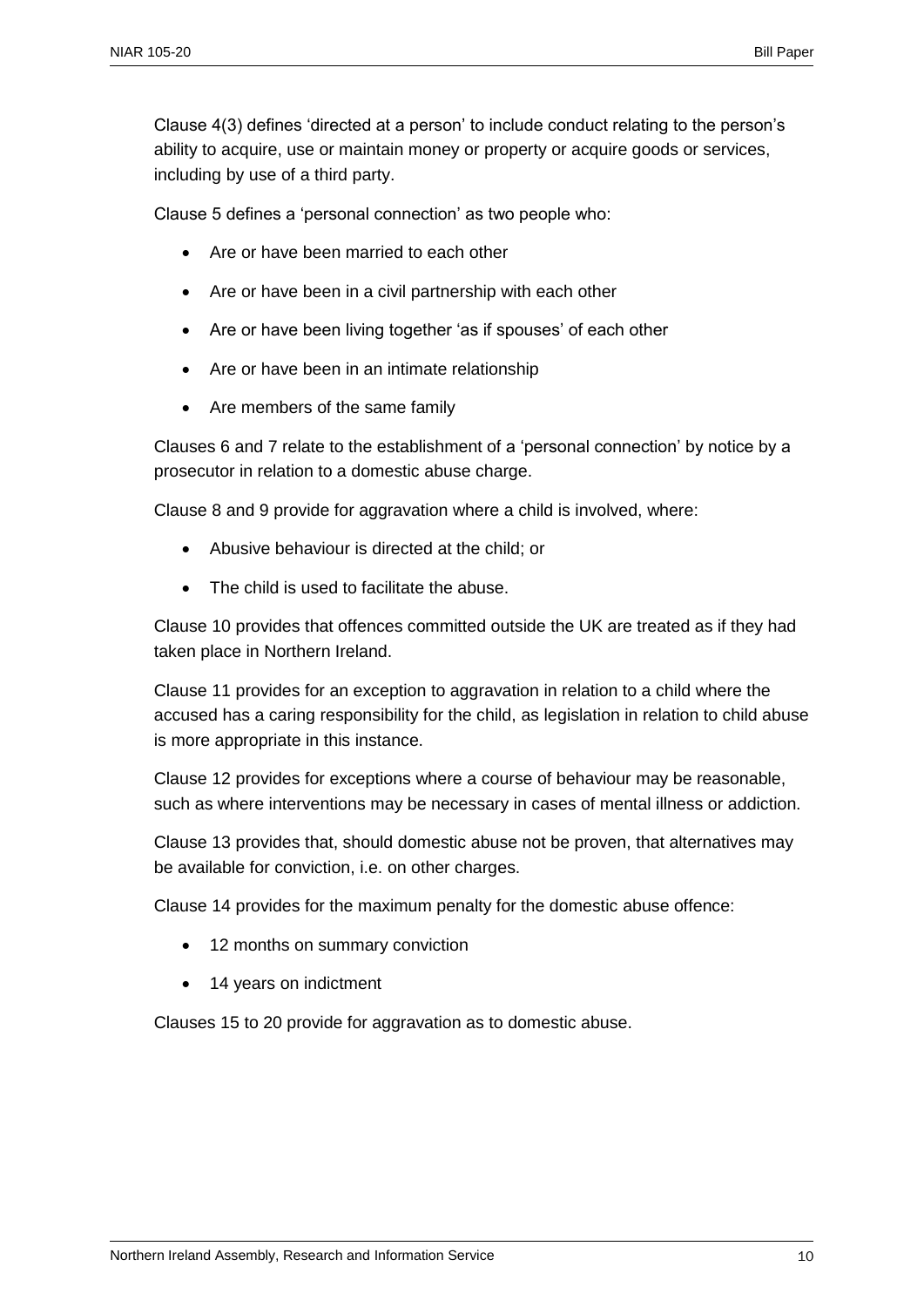#### **Criminal Cases and Family Proceedings Involving Domestic Abuse**

Clause 21 amends the Magistrates' Courts (Northern Ireland) Order 1981<sup>17</sup> to exclude anyone charged with a summary offence of domestic abuse from a right to a trial by jury.

Clause 22 amends the Criminal Evidence (Northern Ireland) Order 1999<sup>18</sup> to entitle a witness to assistance on grounds of fear or distress about testifying. Special measures provided for in the 1999 Order are:

- Screening the witness from the accused (Article 11)
- Evidence given by live link (Article 12)
- Evidence given in private (Article 13)
- Removal of wigs and gowns by court officials (Article 14)
- Video recorded evidence (Article 15)
- Video recorded cross-examination (Article 16)
- Examination of a witness through an intermediary (Article 17)
- Aids to communication (Article 18)

Clause 23 amends the 1999 Order to prohibit a person charged with a domestic violence offence from cross-examining a victim in person in criminal proceedings.

Clause 24 amends the 1999 Order to reflect the definition of domestic abuse in the Bill.

Clause 25 empowers the Department of Justice to issue guidance in relation to the domestic abuse offence and domestic abuse more generally.

Clause 26 amends the Family Law (Northern Ireland) Order 1993<sup>19</sup> to prohibit a person cautioned, charged or convicted with a domestic violence offence, or in respect of whom there is a relevant injunction, from cross-examining a victim in person in family proceedings.

<sup>17</sup> Magistrates' Courts (Northern Ireland) Order 1981: [http://www.legislation.gov.uk/nisi/1981/1675/contents.](http://www.legislation.gov.uk/nisi/1981/1675/contents) 

<sup>18</sup> Criminal Evidence (Northern Ireland) Order 1999: [http://www.legislation.gov.uk/nisi/1999/2789/contents.](http://www.legislation.gov.uk/nisi/1999/2789/contents) 

<sup>&</sup>lt;sup>19</sup> Family Law (Northern Ireland) Order 1993: http://www.legislation.gov.uk/nisi/1993/1576/contents.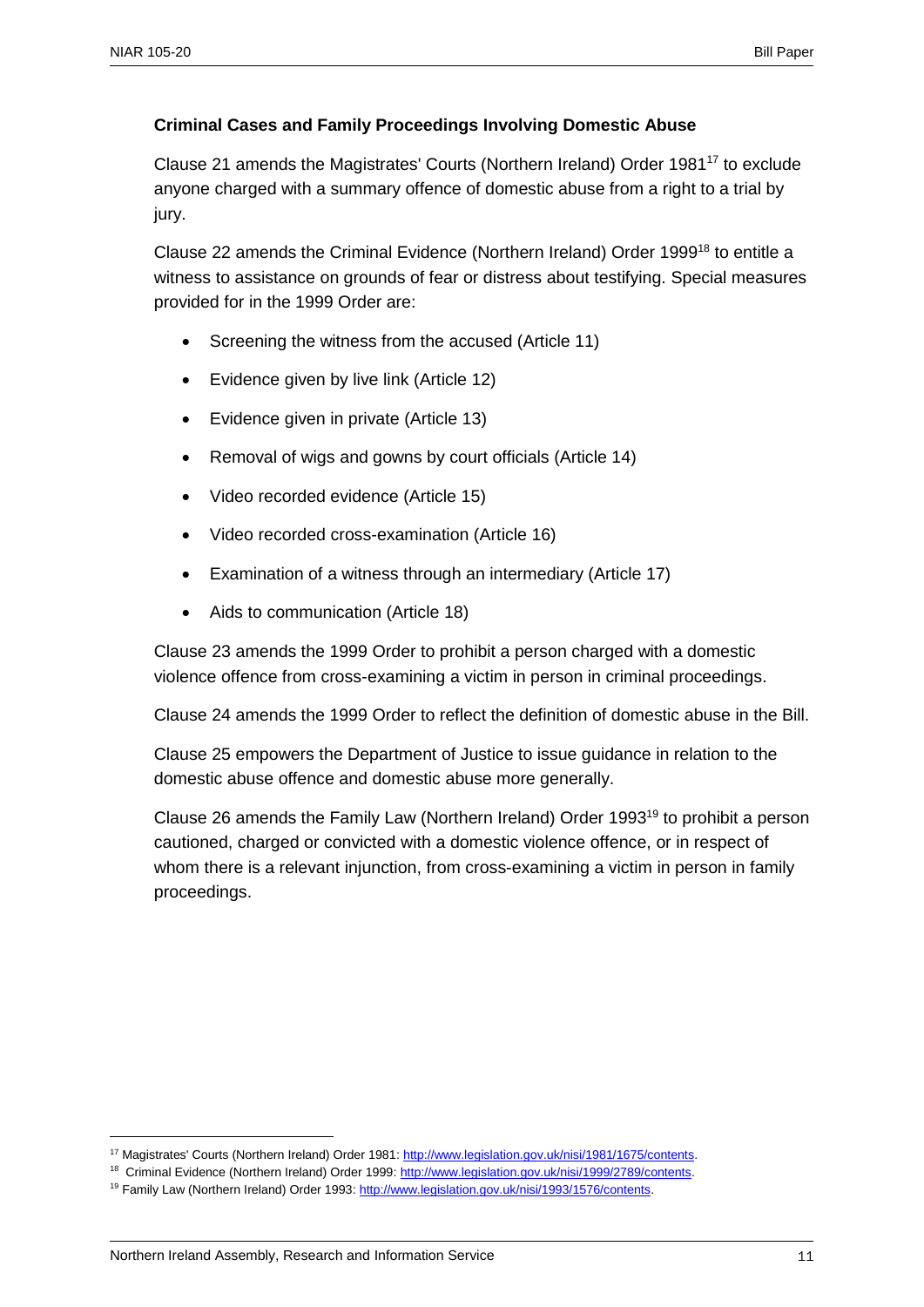## 4 The Provisions of the Domestic Abuse and Family Proceedings Bill Compared

This section compares the provisions of the Bill with provisions elsewhere intended to have the same or similar effect.

#### **Domestic Abuse Offence**

Clause 1 provides for the offence of domestic abuse:

#### **The domestic abuse offence**

1.—(1) A person ("A") commits an offence if—

(a) A engages in a course of behaviour that is abusive of another person ("B"),

(b) A and B are personally connected to each other at the time, and

(c) both of the further conditions are met.

(2) The further conditions are—

(a) that a reasonable person would consider the course of behaviour to be likely to cause B to suffer physical or psychological harm, and (b) that A—

(i) intends the course of behaviour to cause B to suffer physical or psychological harm, or

(ii) is reckless as to whether the course of behaviour causes B to suffer physical or psychological harm.

(3) The references in this section to psychological harm include fear, alarm and distress.

(4) The offence under this section is to be known as the domestic abuse offence.

This mirrors the provisions of Section 1 of the Domestic Abuse (Scotland) Act 2018, except that in the Scottish legislation the perpetrator has to be a 'partner or ex-partner', whereas in the Bill, the relationship is one of 'personally connected'.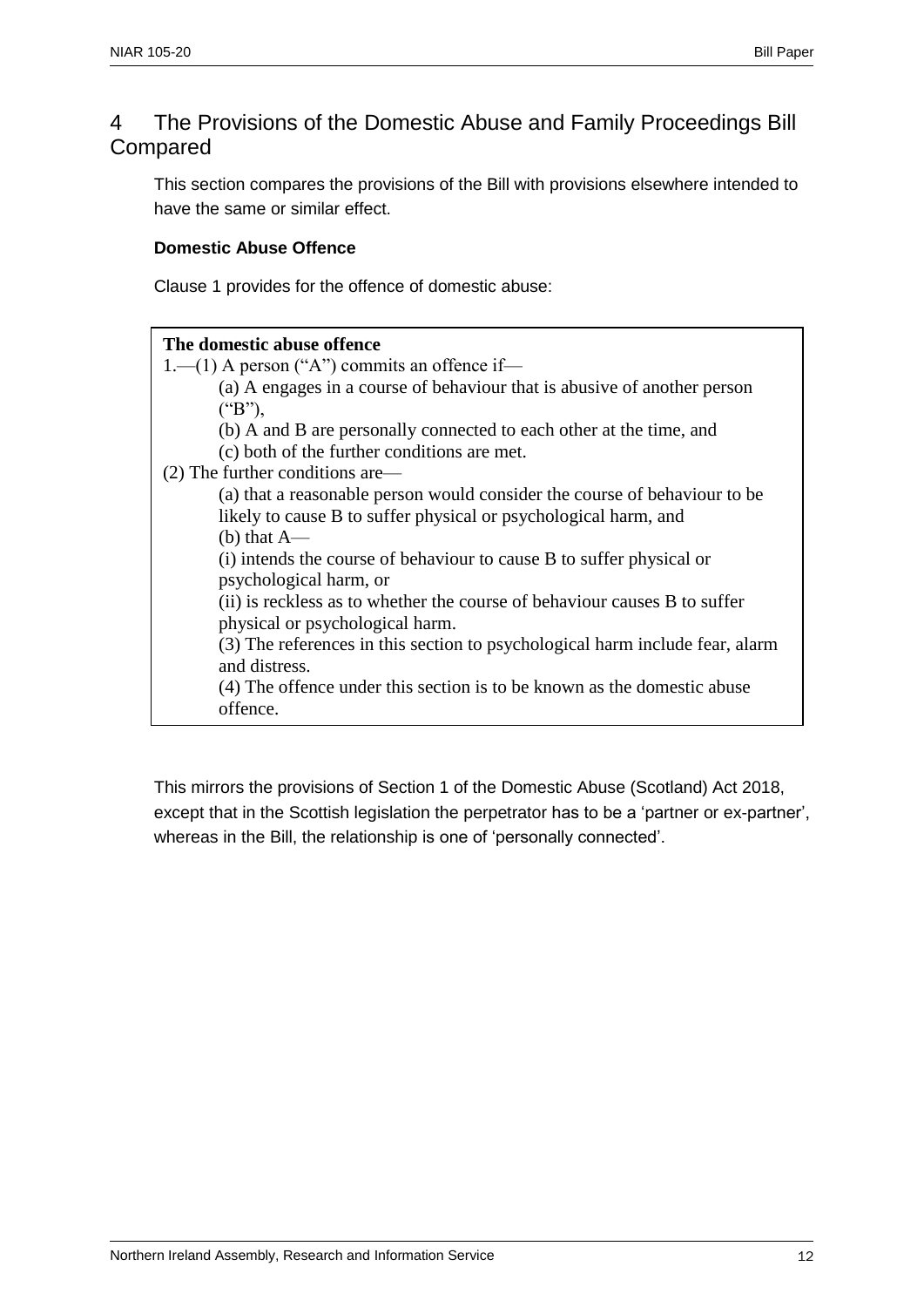A 'personal connection' is defined in Clause 5 of the Bill as:

| <b>Meaning of personal connection</b>                                               |
|-------------------------------------------------------------------------------------|
| $5.$ (1) This section has effect for the purposes of this Chapter.                  |
| (2) Two people ("A" and "B") are personally connected to each other if any of these |
| applies-                                                                            |
| (a) they are, or have been, married to each other,                                  |
| (b) they are, or have been, civil partners of each other,                           |
| (c) they are living together, or have lived together, as if spouses of each         |
| other,                                                                              |
| (d) they are, or have been, otherwise in an intimate personal relationship with     |
| each other, or                                                                      |
| (e) they are members of the same family.                                            |
| $(3)$ They are members of the same family—                                          |
| (a) if B is A's parent, grandparent, child, grandchild, brother or sister, or       |
| $(b)$ if—                                                                           |
| (i) one of them is in a relevant relationship with someone else $("C")$ ,           |
| and                                                                                 |
| (ii) the other of them is C's parent, grandparent, child, grandchild,               |
| brother or sister.                                                                  |
| $(4)$ One person is in a relevant relationship with someone else if—                |
| (a) they are married to, or are civil partners of, each other, or                   |
| (b) they are living together as if spouses of each other.                           |
| (5) In determining family membership—                                               |
| (a) a relationship of the half blood or by affinity is to be treated as a           |
| relationship of the whole blood, and                                                |
| (b) a stepchild of a person is to be treated as the person's child.                 |

The Domestic Violence Act 2018 in the Republic of Ireland does not provide for an offence of domestic abuse or domestic violence, but Section 39 provides for the offence of 'coercive control'. This applies in relation to a 'relevant person', who is a spouse, civil partner or is in an intimate relationship.

In England and Wales, there is no specific domestic violence offence, criminal prosecution being pursued through general offences. Section 76 of the Serious Crime Act 2015<sup>20</sup> provides for the offence of controlling or coercive behaviour in an intimate or family relationship. Clause 1 of the Domestic Abuse Bill in Westminster provides for a definition of 'domestic abuse' in relation to a 'connected person', defined in Clause 2 as in the Northern Ireland Bill, but with the difference of 'they are relatives' instead of 'members of the same family' and the addition of two people who:

- Have agreed to marry one another
- Have or have had parental responsibility for the same child

<sup>&</sup>lt;sup>20</sup> Serious Crime Act 2015[: http://www.legislation.gov.uk/ukpga/2015/9/section/76/enacted.](http://www.legislation.gov.uk/ukpga/2015/9/section/76/enacted)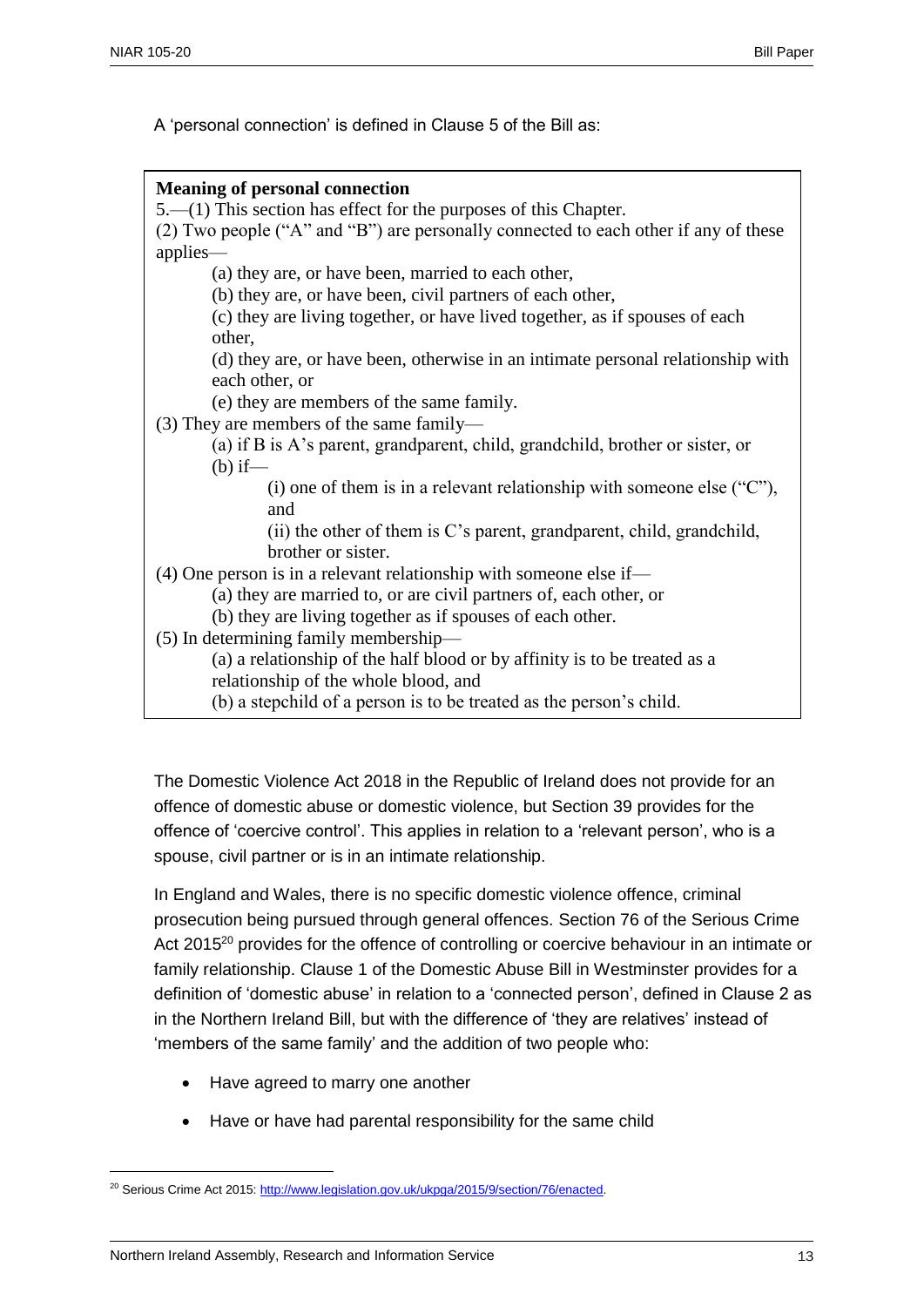#### **Abusive Behaviour**

Clause 2 provides for the definition of 'abusive behaviour':

| What amounts to abusive behaviour                                                             |
|-----------------------------------------------------------------------------------------------|
| $2.-(1)$ This section contains provision for determining for the purposes of this             |
| Chapter when behaviour of a person ("A") is abusive of another person ("B").                  |
| $(2)$ Behaviour that is abusive of B includes (in particular)—                                |
| (a) behaviour directed at B that is violent,                                                  |
| (b) behaviour directed at B that is threatening,                                              |
| (c) behaviour directed at B, at a child of B or at someone else that—                         |
| (i) has as its purpose (or among its purposes) one or more of the                             |
| relevant effects, or                                                                          |
| (ii) would be considered by a reasonable person to be likely to have                          |
| one or more of the relevant effects.                                                          |
| $(3)$ The relevant effects are of-                                                            |
| (a) making B dependent on, or subordinate to, A,                                              |
| (b) isolating B from friends, family members or other sources of social                       |
| interaction or support,                                                                       |
| (c) controlling, regulating or monitoring B's day-to-day activities,                          |
| (d) depriving B of, or restricting B's, freedom of action,                                    |
| (e) making B feel frightened, humiliated, degraded, punished or intimidated.                  |
| $(4)$ In subsection $(2)$ —                                                                   |
| (a) the reference in paragraph (a) to violent behaviour includes both sexual                  |
| violence and physical violence,                                                               |
| (b) in paragraph (c), "child" means a person under 18 years of age.                           |
| $(5)$ None of the paragraphs of subsection $(2)$ or (as the case may be) $(3)$ is to be taken |
| to limit the meaning of any of the other paragraphs of that subsection.                       |
|                                                                                               |
|                                                                                               |

Clause 3 provides that the behaviour does not have to actually cause harm to be abusive. Clause 4 provides that the behaviour can be communicated or done, conduct towards property or undertaken through a third party.

The definition in the Bill resembles that of Section 2 in the Scottish legislation, except that:

- The Scottish legislation includes behaviour that is 'intimidating'
- The Scottish legislation does not contain the provision at Clause 2(5) of the Bill.

The Domestic Violence Act 2018 in the Republic of Ireland provides for aggravation where a 'relevant person' commits an offence defined in other legislation<sup>21</sup> (Section 40) and also provides for the offence of coercive control, which is defined as behaviour that is 'controlling or coercive', (Section 39(1)(a)).

<sup>21</sup> Criminal Law (Rape) Amendment Act 1990[: http://www.irishstatutebook.ie/eli/1990/act/32/enacted/en/html;](http://www.irishstatutebook.ie/eli/1990/act/32/enacted/en/html) and Non-Fatal Offences Against the Person Act 1997: [http://www.irishstatutebook.ie/eli/1997/act/26/enacted/en/html.](http://www.irishstatutebook.ie/eli/1997/act/26/enacted/en/html)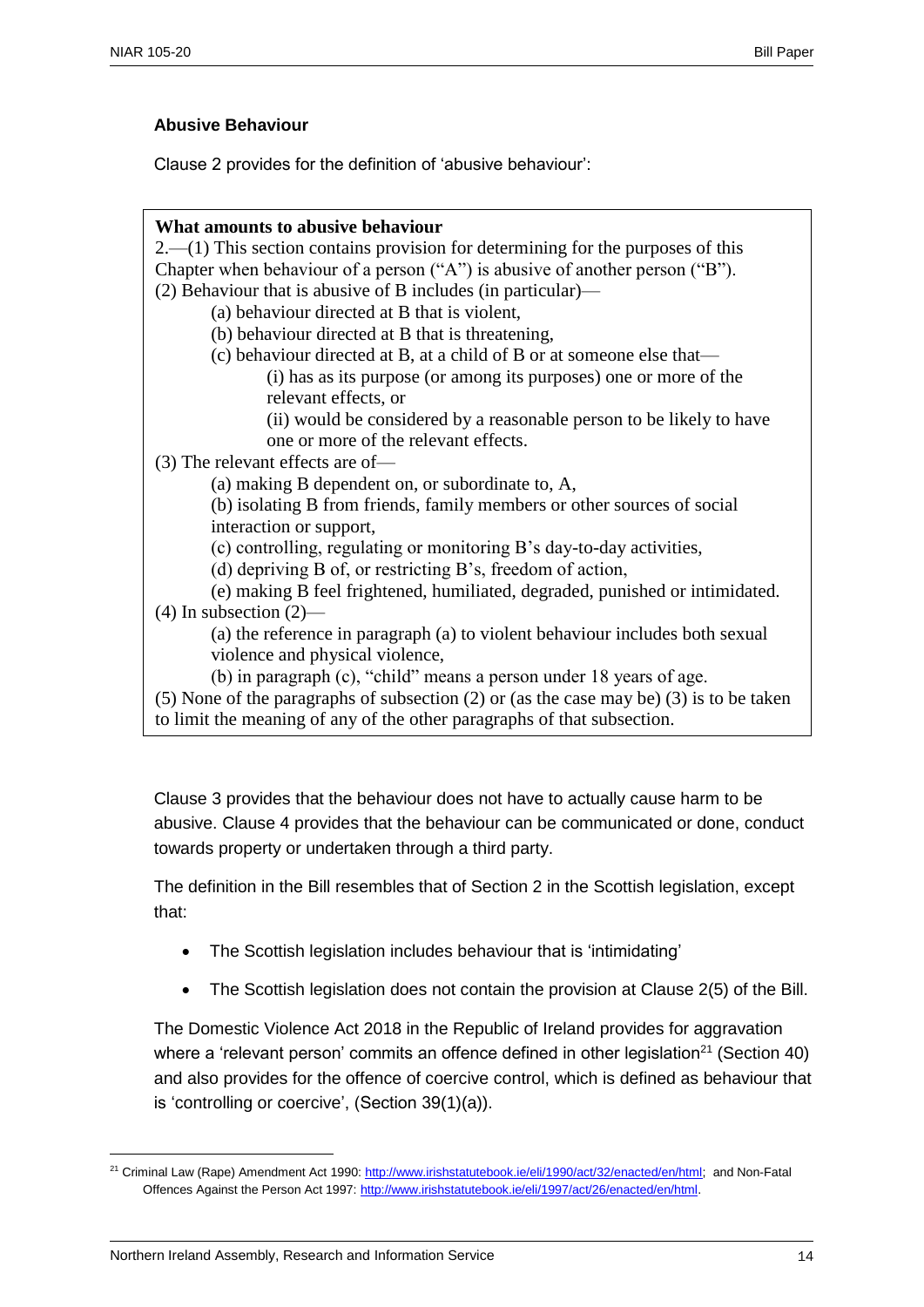The Domestic Abuse Bill at Westminster defines 'abusive behaviour' as follows (Clause 1(3)):

- physical or sexual abuse;
- violent or threatening behaviour;
- controlling or coercive behaviour;
- economic abuse;
- psychological, emotional or other abuse.

This can be a course of behaviour or a single incident, whereas the Northern Ireland domestic abuse offence stipulates a course of behaviour that takes place on two or more occasions (Clause 4(4)).

#### **Aggravation**

Clauses 8 and 9 provide for aggravation in relation to a child.

#### **Aggravation where victim is under 18**

8.—(1) It may be specified as an allegation alongside a charge of the domestic abuse offence against a person ("A") that the offence is aggravated by reason of the person in relation to whom the offence is alleged to have been committed ("B") having been under 18 years of age at the time of any of the behaviour constituting the offence.

#### **Aggravation where relevant child is involved**

9.—(1) It may be specified as an allegation alongside a charge of the domestic abuse offence against a person ("A") that the offence is aggravated by reason of involving a relevant child.

(2) For the purposes of subsection (1), the domestic abuse offence is aggravated by reason of involving a relevant child if—

(a) at any time in the commission of the offence—

(i) A directed behaviour at the child, or

(ii) A made use of the child in directing behaviour at B, or

(b) the child saw or heard, or was present during, an incident of behaviour which A directed at B as part of the course of behaviour.

These provisions mirror those of Section 5 of the 2018 Act in Scotland.

The 2018 Act in the Republic of Ireland does not contain provisions for aggravation in relation to a child in a context of domestic abuse.

The legislation in England and Wales does not contain provisions for aggravation in relation to a child in a domestic violence context, although the impact on a child is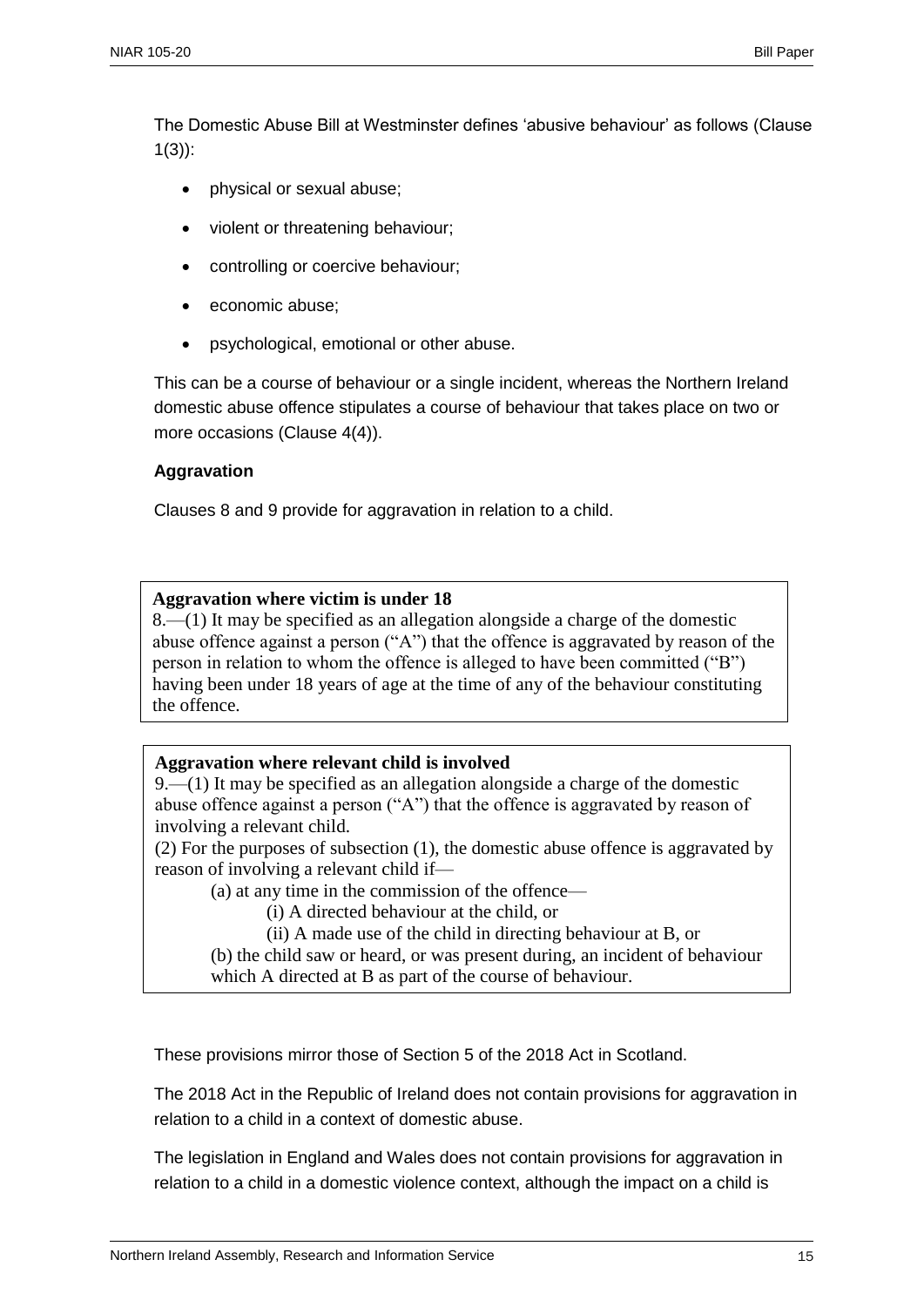included in sentencing guidelines relating to domestic abuse<sup>22</sup>. There is a specific offence of causing physical harm to a child in a domestic setting provided for by the Domestic Violence, Crime and Victims Act 2004<sup>23</sup>.

Clause 15 provides for a general aggravator in relation to domestic abuse.

#### **Aggravation as to domestic abuse**

15.—(1) It may be specified as an allegation alongside a charge of an offence against a person ("A") that the offence is aggravated by reason of involving domestic abuse.

(2) An offence as mentioned in subsection (1) does not include the domestic abuse offence (see section 1).

(3) Subsection (4) applies where— (a) an allegation of aggravation is specified as mentioned in subsection (1), and (b) the aggravation as well as the charge is proved.

(4) The court must—

(a) state on conviction that the offence is aggravated by reason of involving domestic abuse,

(b) record the conviction in a way that shows that the offence is so aggravated,

(c) in determining the appropriate sentence, treat the fact that the offence is so aggravated as a factor that increases the seriousness of the offence, and (d) in imposing sentence, explain how the fact that the offence is so aggravated affects the sentence imposed.

Clause 16 replicates the conditions in Clause 1 relating to the domestic abuse offence and Clause 18 replicates the provisions for personal connection in Clause 5.

The general aggravation provision in Scotland is in the Abusive Behaviour (Scotland) Act 2016<sup>24</sup>. The provisions of Section 1 of the 2016 Act are considered when: *libelled in an indictment or specified in a complaint that an offence is aggravated by involving abuse of the partner or ex-partner of the person committing it*. The actions of the court detailed in Section 1(5) of the 2016 Act are then reflected at Clause 15(4)(a) to (d) of the Northern Ireland Bill.

As stated above, the general domestic violence aggravator is provided for by Section 40 of the Domestic Violence Act 2018 and there is no general statutory domestic abuse aggravator for England and Wales, although aspects of an abusive relationship are included in guidelines to be taken into account in sentencing<sup>25</sup>.

<sup>&</sup>lt;sup>22</sup> 'Domestic Abuse', Sentencing Council website, accessed 6 April 2020; [https://www.sentencingcouncil.org.uk/overarching](https://www.sentencingcouncil.org.uk/overarching-guides/magistrates-court/item/domestic-abuse/)[guides/magistrates-court/item/domestic-abuse/.](https://www.sentencingcouncil.org.uk/overarching-guides/magistrates-court/item/domestic-abuse/)

<sup>&</sup>lt;sup>23</sup> Section 5, Domestic Violence, Crime and Victims Act 2004[: https://www.legislation.gov.uk/ukpga/2004/28/contents.](https://www.legislation.gov.uk/ukpga/2004/28/contents)

<sup>&</sup>lt;sup>24</sup> Abusive Behaviour (Scotland) Act 2016[: http://www.legislation.gov.uk/asp/2016/22/contents/enacted.](http://www.legislation.gov.uk/asp/2016/22/contents/enacted)

<sup>25</sup> Domestic Abuse', Sentencing Council website, accessed 6 April 2020: [https://www.sentencingcouncil.org.uk/overarching](https://www.sentencingcouncil.org.uk/overarching-guides/magistrates-court/item/domestic-abuse/)[guides/magistrates-court/item/domestic-abuse/.](https://www.sentencingcouncil.org.uk/overarching-guides/magistrates-court/item/domestic-abuse/)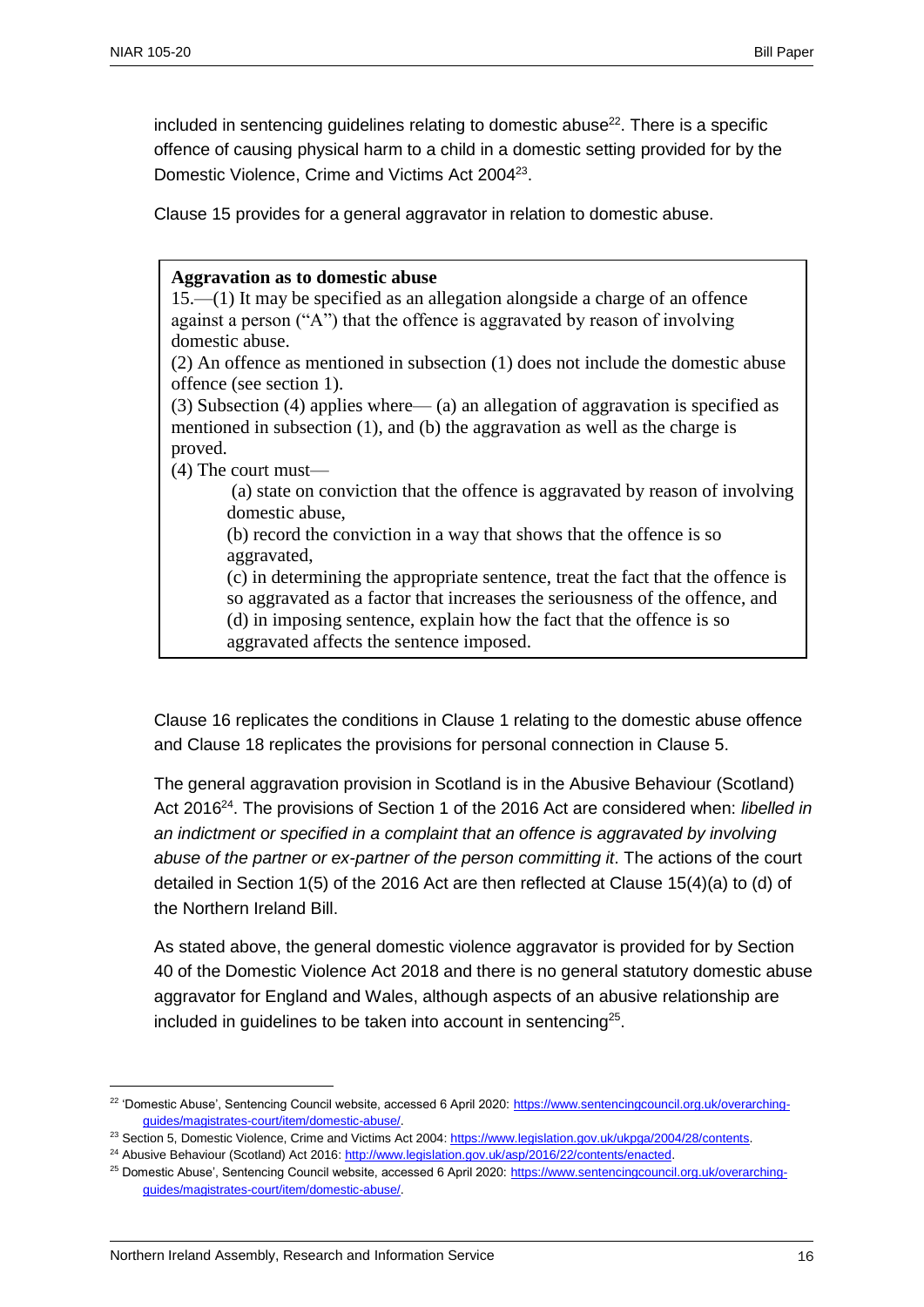#### **Extra-Territorial Jurisdiction**

Clause 10 provides that abusive behaviour outside the UK is treated as if it took place in Northern Ireland.

## **Behaviour occurring outside the UK**

 $10$ — $(1)$  If—

(a) a person's course of behaviour consists of or includes behaviour occurring in a country outside the United Kingdom,

(b) the course of behaviour would constitute the domestic abuse offence if it occurred in Northern Ireland, and

(c) the person is a United Kingdom national or is habitually resident in Northern Ireland,

the person commits the domestic abuse offence as if the course of behaviour occurred in Northern Ireland.

(2) In this section— "country" includes territory, "United Kingdom national" means an individual who is—

(a) a British citizen, a British overseas territories citizen, a British National (Overseas) or a British Overseas citizen,

(b) a person who under the British Nationality Act 1981 is a British subject,

or

(c) a British protected person within the meaning of that Act.

Extra-territorial jurisdiction is provided for in relation to the domestic abuse offence in Scotland by Section 3 of the Domestic Abuse (Scotland) Act 2018.

There being no offence of domestic abuse in the Republic of Ireland and England and Wales, there is no specific extra-territorial jurisdiction for domestic abuse in those jurisdictions. However, Clause 60 of the Domestic Abuse Bill at Westminster provides for such in relation to murder, manslaughter, offences relating to bodily harm, poisoning or child destruction and Clause 61 provides for the same for Northern Ireland.

#### **Criminal Proceedings**

 $\overline{a}$ 

Clauses 21 to 24 of the Bill amend existing legislation in order to safeguard from further abuse victims and witnesses in criminal proceedings associated with domestic abuse. Article 29 of the Magistrates' Courts (Northern Ireland) Order 1981<sup>26</sup> provides for exceptions to the right to trial by jury for certain summary offences. Clause 21 adds the domestic abuse offence to this list to prevent the use of the trial by jury as a means for further abuse or intimidation by a perpetrator.

Article 5 of the Criminal Evidence (Northern Ireland) Order 1999 provides for special measures for witnesses on the grounds of fear or distress about testifying in cases of a

<sup>&</sup>lt;sup>26</sup> Magistrates' Courts (Northern Ireland) Order 1981: http://www.legislation.gov.uk/nisi/1981/1675/contents.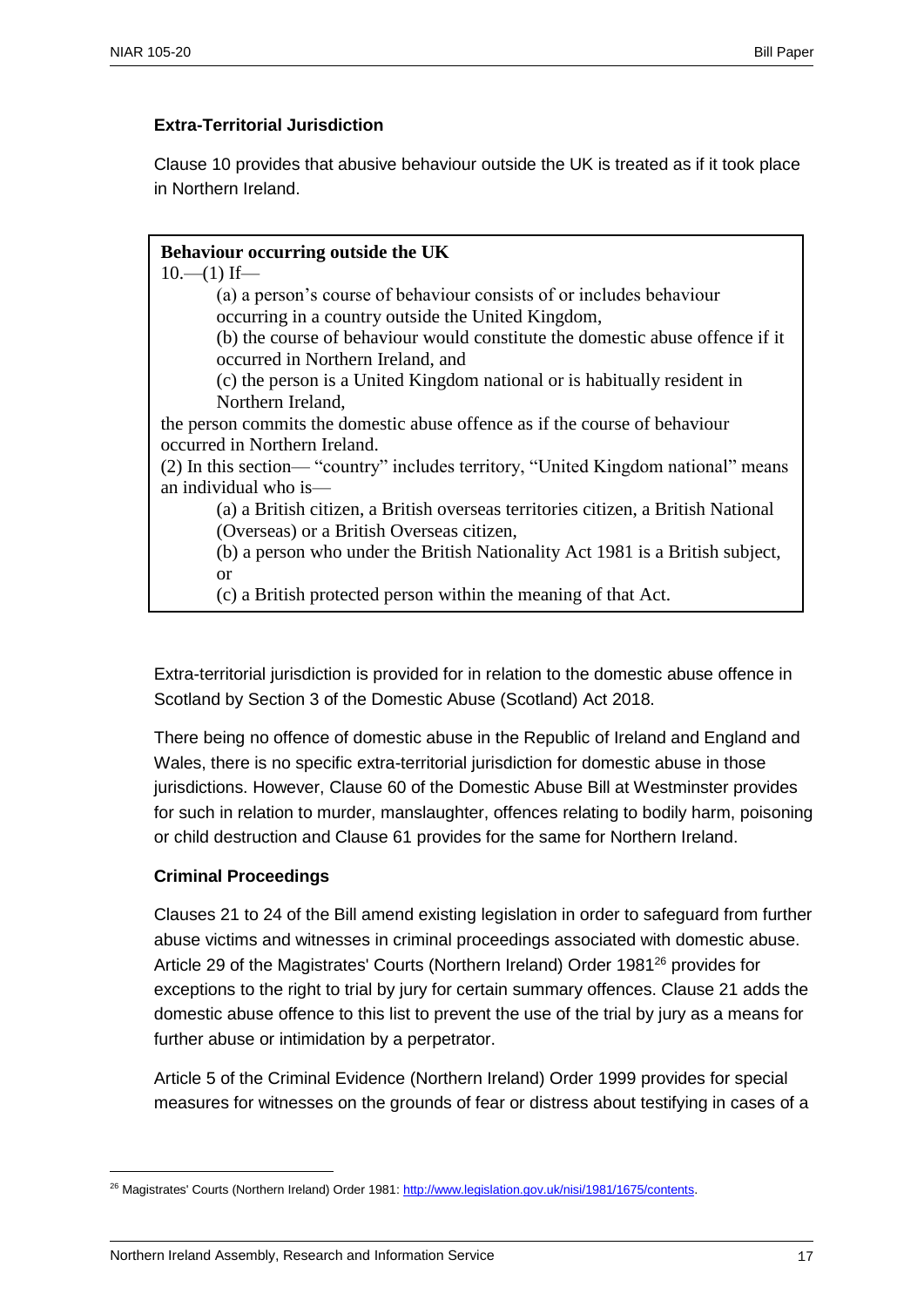sexual offence, slavery or human trafficking offences. Clause 22 adds the domestic abuse offence to this list.

Special protection measures are provided for in other jurisdictions by the following:

- Scotland: Criminal Procedure (Scotland) Act 1995 (Section 271H)
- England and Wales: Youth Justice and Criminal Evidence Act 1999 (Sections 23-30)
- Republic of Ireland: Criminal Justice (Victims of Crime) Act 2017 (Section 19)

The Scottish and Irish legislation incudes special measures for domestic abuse cases and the Domestic Abuse Bill at Westminster provides for the same for England and Wales. Table 1 summarises the special measures for each of the jurisdictions.

*Table 1: Special Measures in Northern Ireland, Scotland, Republic of Ireland and England and Wales*

|                                         | <b>Northern</b><br>Ireland (Art, 5<br>1999 Order) | Scotland<br>(S.271H 1995<br>Act) | Republic of<br>Ireland (S.19<br>2017 Act) | England and<br><b>Wales (S.23-</b><br>30 1999 Act) |
|-----------------------------------------|---------------------------------------------------|----------------------------------|-------------------------------------------|----------------------------------------------------|
| Screening                               | Yes                                               | Yes                              | Yes                                       | Yes                                                |
| Live link                               | Yes                                               | Yes                              | Yes                                       | Yes                                                |
| Evidence in<br>private                  | Yes                                               | Yes                              | Yes                                       | Yes                                                |
| Removal of<br>wigs and gowns            | Yes                                               | <b>No</b>                        | No <sup>27</sup>                          | Yes                                                |
| Video recorded<br>evidence              | Yes                                               | Yes                              | <b>No</b>                                 | Yes                                                |
| Video recorded<br>cross-<br>examination | Yes                                               | Yes                              | <b>No</b>                                 | Yes                                                |
| Examination<br>through<br>intermediary  | Yes                                               | Yes                              | Yes                                       | Yes                                                |

 $27$  But Section 23(3)(b) provides for the removal of wigs and gowns in civil proceedings in a District Court.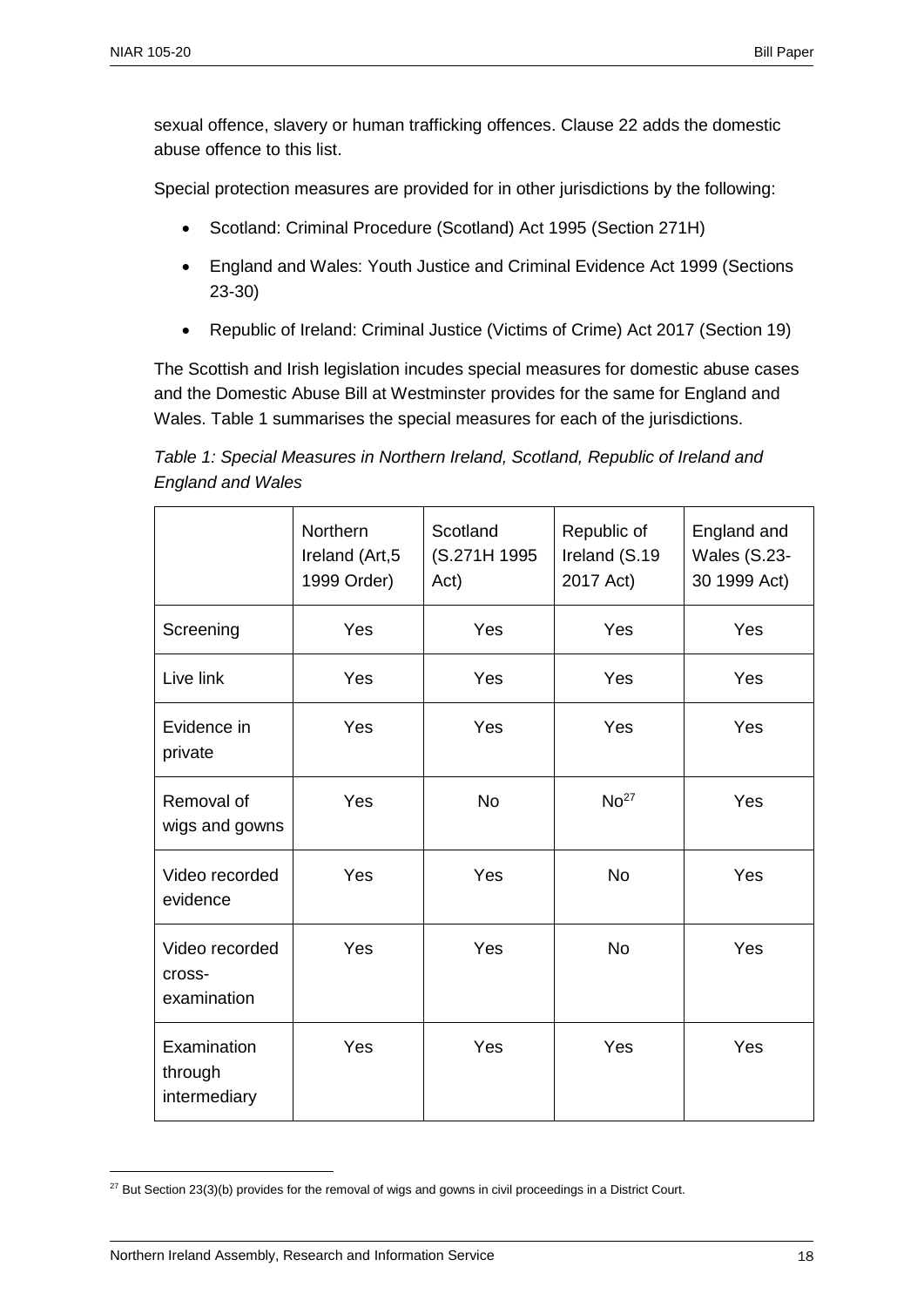| Aids to<br>communication                        | Yes       | <b>No</b> | <b>No</b> | Yes       |
|-------------------------------------------------|-----------|-----------|-----------|-----------|
| Supporter                                       | <b>No</b> | Yes       | <b>No</b> | <b>No</b> |
| Prior statement                                 | <b>No</b> | Yes       | <b>No</b> | <b>No</b> |
| Direction re<br>questions about<br>private life | <b>No</b> | <b>No</b> | Yes       | <b>No</b> |

Clause 23 amends the Criminal Evidence (Northern Ireland) Order 1999<sup>28</sup> to prohibit cross-examination of a witness in criminal proceedings relating to domestic abuse by anyone charged in connection with the case. This is a measure to prevent the use of cross-examination as a means of further abuse or intimidation.

#### **Prohibition of cross-examination in person**

23.—(1) The Criminal Evidence (Northern Ireland) Order 1999 is amended as follows.

(2) After Article 22 insert—

"**Complainants in proceedings involving domestic abuse**

22A. No person charged with an offence involving domestic abuse (see Article 3A) may in any criminal proceedings cross-examine in person a witness who is the complainant, either—

(a) in connection with that offence, or

(b) in connection with any other offence (of whatever nature) with which that person is charged in the proceedings.".

Article 23 of the 1999 Order prohibits cross examination of a child witness with anyone charged in connection with certain offences. Clause 23(3) adds domestic violence to this list.

Section 288DC of the Criminal Procedure (Scotland) Act 1995 prohibits the conduct of defence by the accused in domestic abuse cases. In the Republic of Ireland, Section 16 of the Domestic Violence Act 2018 provides for a prohibition of cross-examination by the applicant or respondent. In England and Wales, Rule 23.4 of the Criminal Procedure Rules<sup>29</sup> gives the court discretion whether to prohibit cross-examination of a witness by a defendant in person, but there is no outright prohibition in criminal proceedings.

<sup>&</sup>lt;sup>28</sup> Criminal Evidence (Northern Ireland) Order 1999: http://www.legislation.gov.uk/nisi/1999/2789/contents.

<sup>&</sup>lt;sup>29</sup> The Criminal Procedure Rules 2015: http://www.legislation.gov.uk/uksi/2015/1490/contents/made.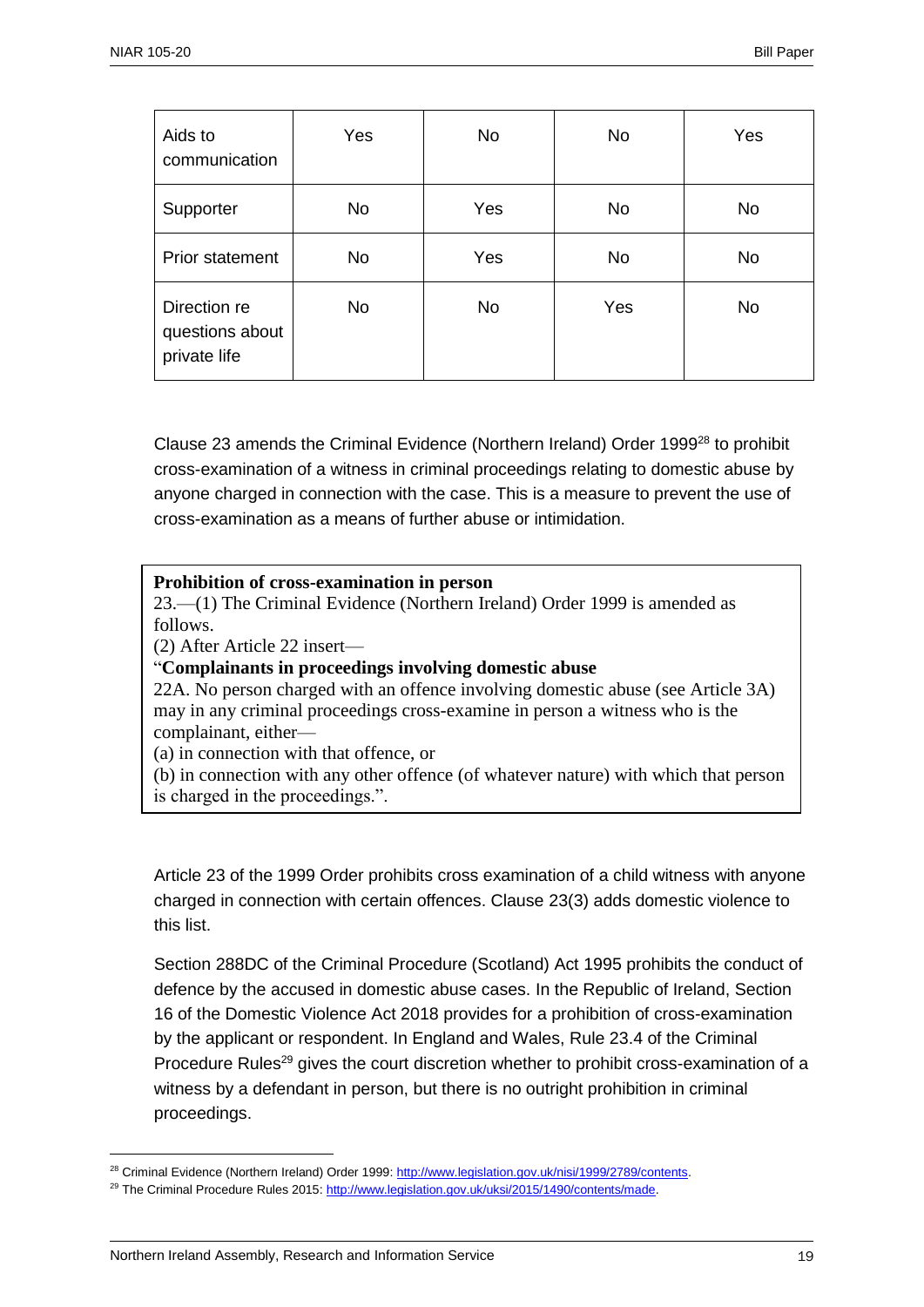#### **Family Proceedings**

Clause 26 amends the Family Law (Northern Ireland) Order 1993<sup>30</sup> to prohibit crossexamination of a victim or witness by the accused, as with the provisions relating to criminal law. In this case, the insertion in the Order is more extensive than a simple amendment, as a similar measure does not exist in family law in Northern Ireland.

Clause 4 of the Children (Scotland) Bill<sup>31</sup> amends the Vulnerable Witnesses (Scotland) Act 2004<sup>32</sup> to provide for the prohibition on the personal conduct of a case where a non-harassment order (or similar) is in place or where a person is being or has been prosecuted with a relevant offence, including domestic abuse.

In the Republic of Ireland, Section 16 of the Domestic Violence Act 2018, discussed above in relation to criminal proceedings, refers to prohibition of cross-examination in 'a court'. In Section 2 of the Act (Interpretation), *"court" means the District Court or the Circuit Court*.

Clause 59 of the Domestic Abuse Bill at Westminster makes provision to amend the Matrimonial and Family Proceedings Act 1984<sup>33</sup> to prohibit in family courts crossexamination of an alleged victim of an offence by a person convicted, charged or cautioned in relations to that offence and *vice versa*.

A table showing the provisions of the Bill in comparative context is in the appendix.

<sup>30</sup> Family Law (Northern Ireland) Order 1993[: http://www.legislation.gov.uk/nisi/1993/1576/contents.](http://www.legislation.gov.uk/nisi/1993/1576/contents) 

<sup>31</sup> Children (Scotland) Bill[: https://www.parliament.scot/parliamentarybusiness/Bills/112632.aspx.](https://www.parliament.scot/parliamentarybusiness/Bills/112632.aspx) 

<sup>32</sup> Vulnerable Witnesses (Scotland) Act 2004: [http://www.legislation.gov.uk/asp/2004/3/contents.](http://www.legislation.gov.uk/asp/2004/3/contents)

<sup>33</sup> Matrimonial and Family Proceedings Act 1984: http://www.legislation.gov.uk/ukpga/1984/42.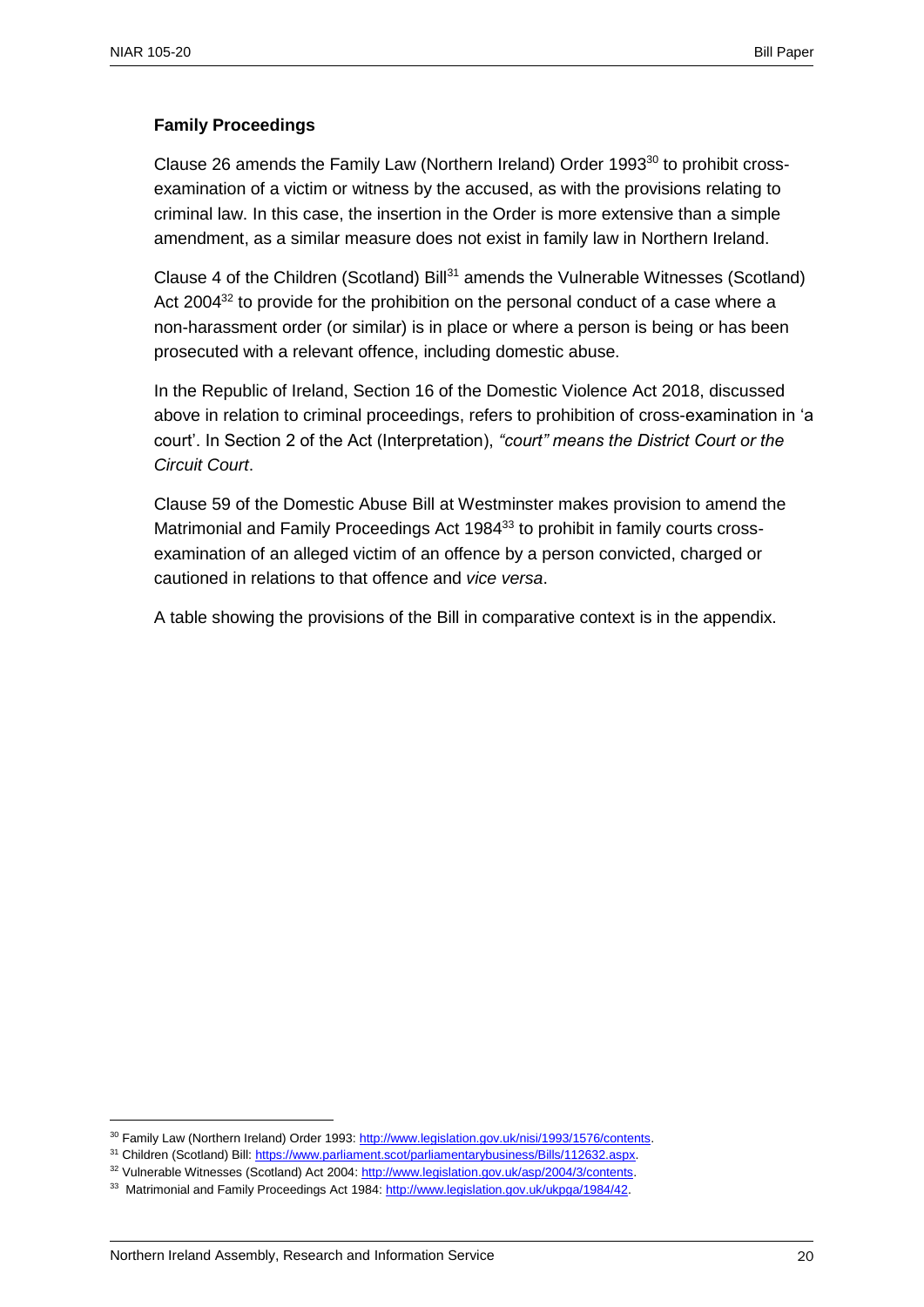#### 5 Issues and Challenges

Issues have been raised in relation to legislation in Northern Ireland and provision in other regions of the UK $34$ . This section looks at:

- Reasonable behaviour defence
- Domestic Abuse Commissioner
- Domestic Abuse Protection Notices and Orders
- Secure tenancies in cases of domestic abuse

#### **Reasonable Behaviour Defence**

Clause 12 provides for a defence on the grounds that behaviour may be reasonable under certain circumstances.

#### **Defence on grounds of reasonableness**

12.—(1) In proceedings in respect of a charge against a person ("A") of the domestic abuse offence, it is a defence for A to show that the course of behaviour was reasonable in the particular circumstances.

(2) That is shown if—

 $\overline{a}$ 

(a) evidence adduced is enough to raise an issue as to whether the course of behaviour is as described in subsection (1), and

(b) the prosecution does not prove beyond reasonable doubt that the course of behaviour is not as described in subsection (1).

This reflects the provisions of Section 6 of the Domestic Abuse Act in Scotland. In England and Wales, a defence is provided for on the basis of 'best interests' (Section 76(8) of the Serious Crime Act 2015).

(8) In proceedings for an offence under this section it is a defence for A to show that— (a) in engaging in the behaviour in question, A believed that he or she was acting in B's best interests, and (b) the behaviour was in all the circumstances reasonable.

The Domestic Violence Act 2018 in the Republic of Ireland does not contain such a provision.

<sup>34</sup> For example, Women's Aid Federation Northern Ireland, *Briefing Paper February 2020*.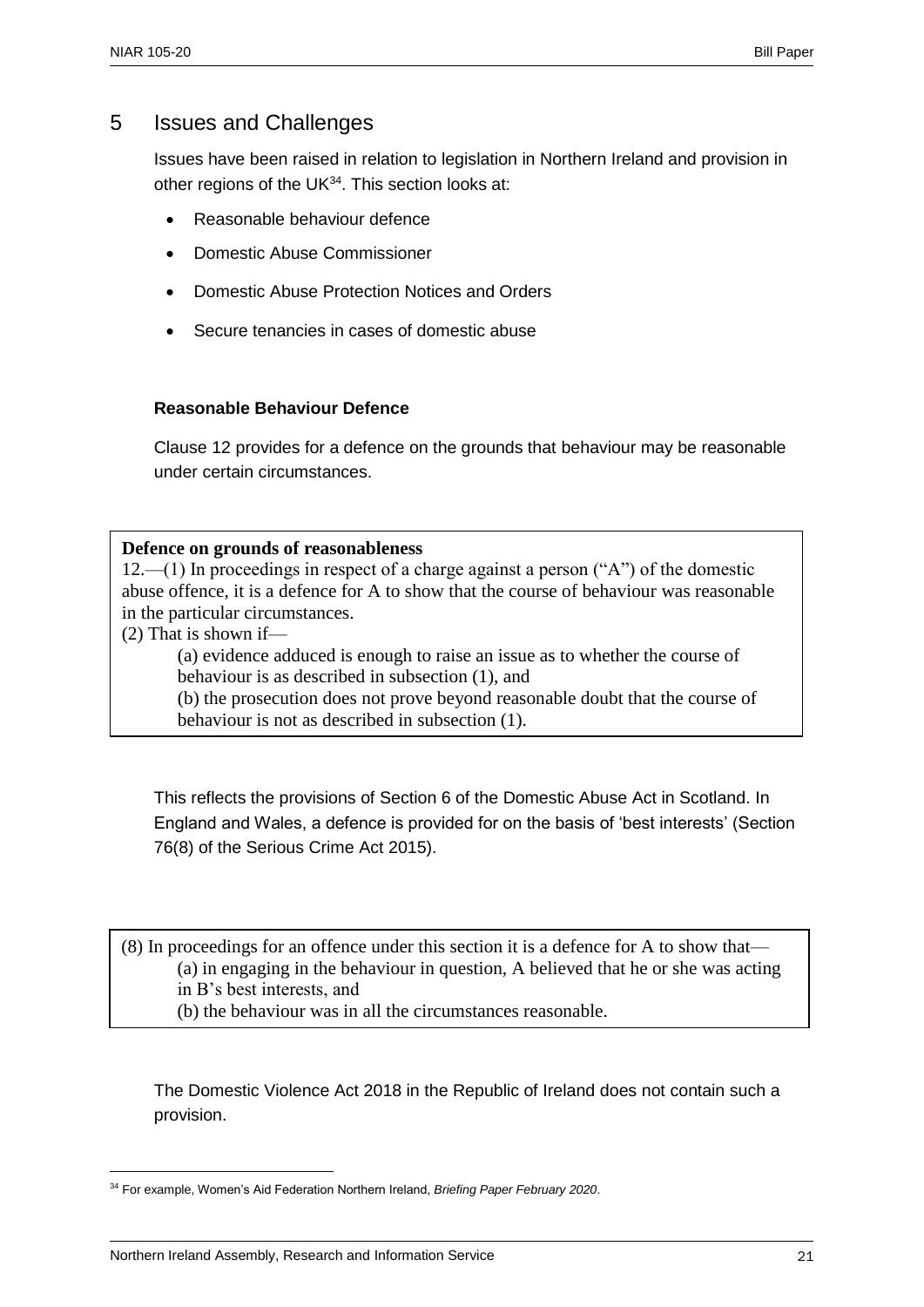The Explanatory and Financial Memorandum to the Bill states with reference to Clause  $12^{35}$ :

*This clause provides that it is a defence for the accused to show that the course of behaviour was, in the particular circumstances, reasonable. This may apply where, for example, the accused acted to prevent their partner from associating with certain persons or frequenting certain places if they are recovering from alcohol or drug addiction or to restrict their freedom of movement for their own safety due to the effects of suffering from dementia.* 

*Subsection (2) allows for the accused to adduce evidence that is enough to raise an issue as to whether the course of behaviour was reasonable, with the prosecution then needing to disprove this version of events.*

*Nothing in this clause affects the broader requirement for the prosecution to prove beyond reasonable doubt that the offence has been committed.*

In the consultation in relation to the Scottish legislation, the objection was raised that this is open to manipulation, for example, against $36$ :

- Women with disabilities, where the perpetrator is the carer.
- Women with health problems, including those with mental health conditions.
- Women with substance abuse problems

#### **Domestic Abuse Commissioner**

Clauses 3 to 17 of the Domestic Abuse Bill at Westminster provide for a Domestic Abuse Commissioner. The functions of the Commissioner are provided for by Clause 6.

<sup>&</sup>lt;sup>35</sup> Domestic Abuse and Family Proceedings Bill Explanatory and Financial Memorandum, p.11: [http://www.niassembly.gov.uk/assembly-business/legislation/2017-2022-mandate/primary-legislation---bills-2017---2022](http://www.niassembly.gov.uk/assembly-business/legislation/2017-2022-mandate/primary-legislation---bills-2017---2022-mandate/domestic-abuse-bill/efm---as-introduced/) [mandate/domestic-abuse-bill/efm---as-introduced/.](http://www.niassembly.gov.uk/assembly-business/legislation/2017-2022-mandate/primary-legislation---bills-2017---2022-mandate/domestic-abuse-bill/efm---as-introduced/)

<sup>36</sup> Lucy Robertson (2016), *Criminal Offence of Domestic Abuse Analysis of Consultation Responses*, Edinburgh: Scottish Government, p.28[: https://www.gov.scot/binaries/content/documents/govscot/publications/consultation](https://www.gov.scot/binaries/content/documents/govscot/publications/consultation-analysis/2016/09/criminal-offence-domestic-abuse-analysis-consultation-responses/documents/00505326-pdf/00505326-pdf/govscot%3Adocument/00505326.pdf?forceDownload=true)[analysis/2016/09/criminal-offence-domestic-abuse-analysis-consultation-responses/documents/00505326-pdf/00505326](https://www.gov.scot/binaries/content/documents/govscot/publications/consultation-analysis/2016/09/criminal-offence-domestic-abuse-analysis-consultation-responses/documents/00505326-pdf/00505326-pdf/govscot%3Adocument/00505326.pdf?forceDownload=true) [pdf/govscot%3Adocument/00505326.pdf?forceDownload=true.](https://www.gov.scot/binaries/content/documents/govscot/publications/consultation-analysis/2016/09/criminal-offence-domestic-abuse-analysis-consultation-responses/documents/00505326-pdf/00505326-pdf/govscot%3Adocument/00505326.pdf?forceDownload=true)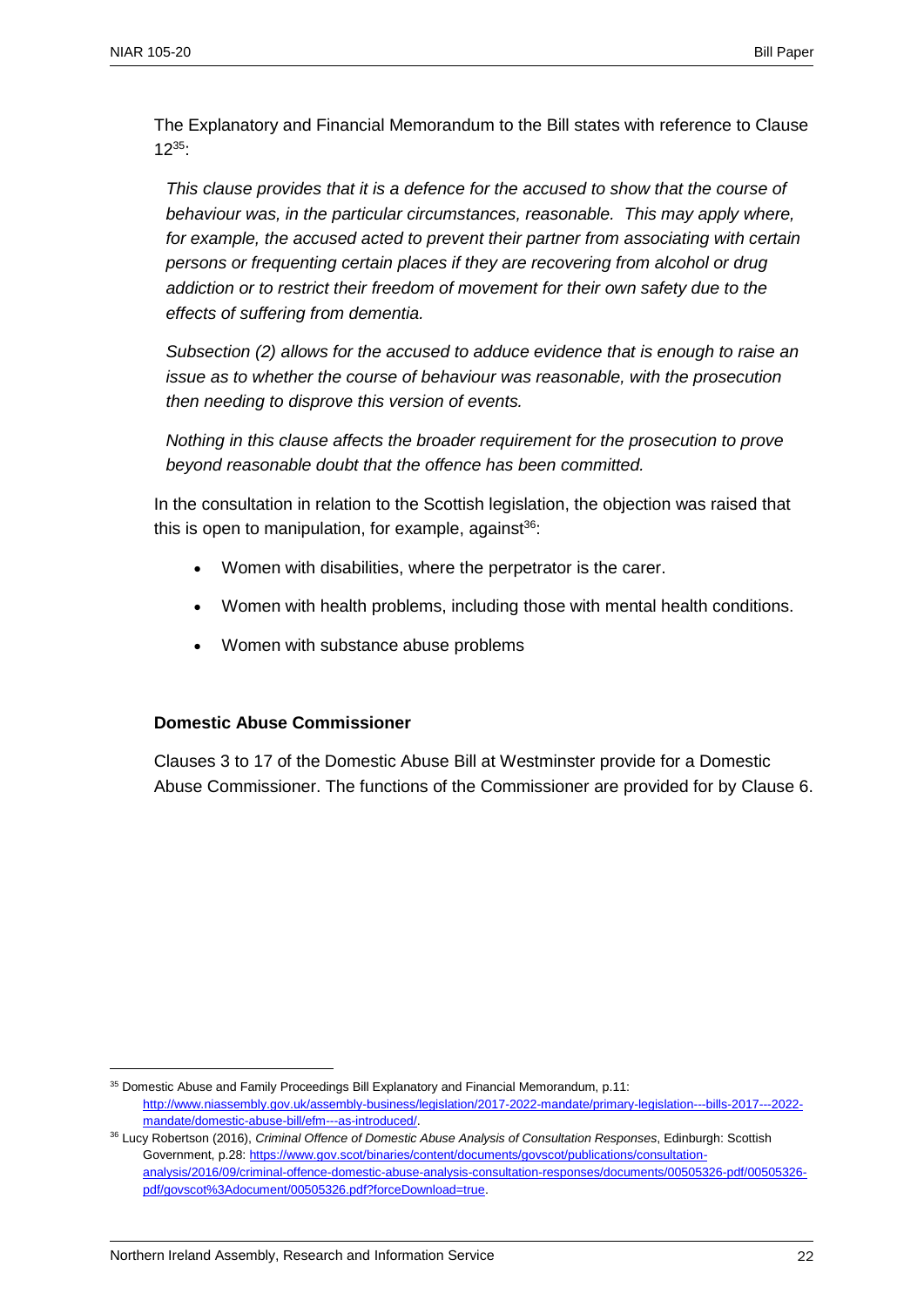#### **6 General functions of Commissioner**

- (1) The Commissioner must encourage good practice in—
	- (a) the prevention of domestic abuse;

(b) the prevention, detection, investigation and prosecution of offences involving domestic abuse;

(c) the identification of— (i) people who carry out domestic abuse; (ii) victims of domestic abuse; (iii) children affected by domestic abuse;

(d) the provision of protection and support to people affected by domestic abuse. (2) The things that the Commissioner may do in pursuance of the general duty under subsection (1) include—

(a) assessing, monitoring, and publishing information about, the provision of services to people affected by domestic abuse;

(b) making recommendations to any public authority about the exercise of its functions; (c) undertaking or supporting (financially or otherwise) the carrying out of research;

(d) providing information, education or training;

(e) taking other steps to increase public awareness of domestic abuse;

(f) consulting public authorities, voluntary organisations and other persons;

(g) co-operating with, or working jointly with, public authorities, voluntary organisations and other persons, whether in England and Wales or outside the United Kingdom.

The Commissioner's remit extends to Wales only in areas that are not devolved functions. Legislation in Wales provides for a National Advisor to the Welsh Government<sup>37</sup>. The functions of the National Advisor are provided for in Section 21 of the Violence against Women, Domestic Abuse and Sexual Violence (Wales) Act 2015:

#### **21 Functions of the Adviser**

(1) The National Adviser is to exercise the following functions, subject to the direction of the Welsh

Ministers—

 $\overline{a}$ 

(a) to advise the Welsh Ministers about pursuing the purpose of this Act or tackling related matters (see subsection (2));

(b) to give other assistance to the Welsh Ministers in their pursuit of the purpose of this Act or tackling related matters;

(c) to undertake research relating to pursuing the purpose of this Act, tackling related matters or examining whether abuse of any kind is related directly or indirectly to inequality of any kind

between people of a different gender, gender identity or sexual orientation;

(d) to advise and give other assistance, with the agreement of the Welsh Ministers, to any person on matters relating to pursuing the purpose of this Act or tackling related matters;

(e) produce reports on any matter relating to the purpose of this Act or tackling related matters.

<sup>&</sup>lt;sup>37</sup> Section 20, Violence against Women, Domestic Abuse and Sexual Violence (Wales) Act 2015: [http://www.legislation.gov.uk/anaw/2015/3/contents.](http://www.legislation.gov.uk/anaw/2015/3/contents)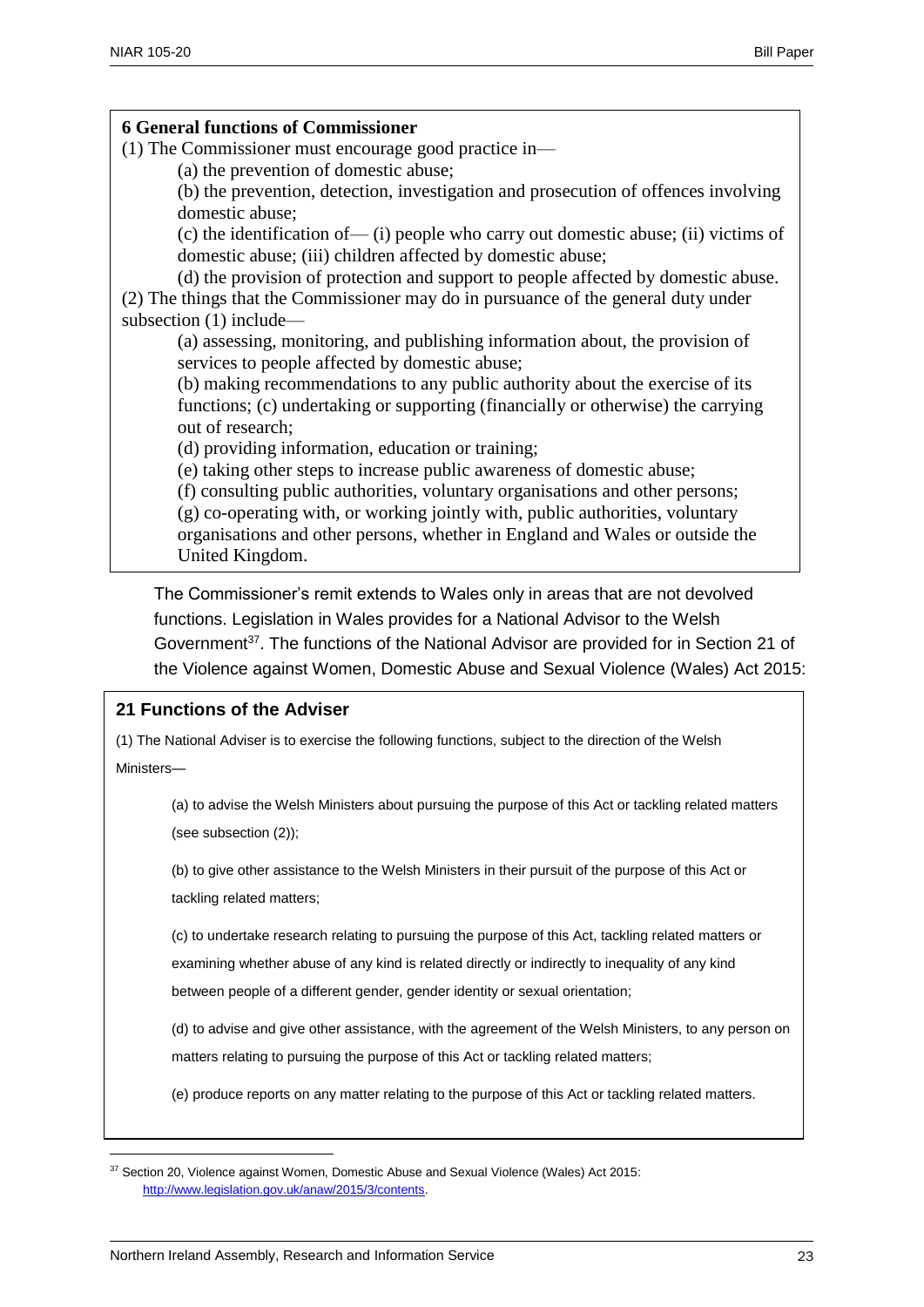#### **New Domestic Abuse Protection Notices and Orders**

Clauses 19 to 23 of the Domestic Abuse Bill at Westminster provide for Domestic Abuse Protection Notices. The purpose of a Domestic Abuse Protection Notice is to secure the immediate protection of a victim of domestic abuse from future abuse carried out by a suspected perpetrator. The Notice prohibits the perpetrator from abusing the victim and, where they cohabit, may require the perpetrator to leave those premises. It may also prohibit the perpetrator from coming within a specified distance of the premises where the victim lives<sup>38</sup>.

Clauses 24 to 44 of the Domestic Abuse Bill provide for Domestic Abuse Protection Orders.

#### **24 Meaning of "domestic abuse protection order"**

(1) In this Part a "domestic abuse protection order" is an order which, for the purpose of preventing a person ("P") from being abusive towards a person aged 16 or over to whom P is personally connected—

(a) prohibits P from doing things described in the order, or

(b) requires P to do things described in the order.

Application is made to the court automatically by a senior police officer where a Protection Notice is in place, but application can also be made by the individual, by other courts in the course of proceedings or be other persons defined in Regulations.

While there is a range a protections available in England and Wales, including the Domestic Violence Protection Notices and Orders<sup>39</sup> on which the provisions in the Bill are modelled, the Bill will provide for protections on a wider basis<sup>40</sup>.

In 2018, the Scottish Government consulted on protective orders for people at risk of domestic abuse<sup>41</sup> and committed in 2019 to introduce legislation to provide for such  $orders<sup>42</sup>.$ 

In the Republic of Ireland, the Domestic Violence Act 2018 provides for Safety Orders (Section 6), Barring Orders (Section 7), Interim Barring Orders (Section 8), Emergency Barring Orders (Section 9) and Protection Orders (Section 10).

<sup>38</sup> Domestic Abuse Bill, Explanatory Notes, p.22.

<sup>39</sup> Provided for by Section 24 to 33 of the Crime and Security Act 2010: [http://www.legislation.gov.uk/ukpga/2010/17/contents.](http://www.legislation.gov.uk/ukpga/2010/17/contents)

<sup>40</sup> Domestic Abuse Bill, Explanatory Notes, p.7.

<sup>41</sup> Scottish Government Consultation on Protective Orders for People at Risk of Domestic Abuse, December 2018: [https://www.gov.scot/publications/consultation-protective-orders-people-risk-domestic-abuse/pages/2/.](https://www.gov.scot/publications/consultation-protective-orders-people-risk-domestic-abuse/pages/2/) 

<sup>42</sup> Consultation on protective orders for people at risk of domestic abuse, Feedback Updated 15 October 2019: [https://consult.gov.scot/justice/people-at-risk-of-domestic-abuse/.](https://consult.gov.scot/justice/people-at-risk-of-domestic-abuse/)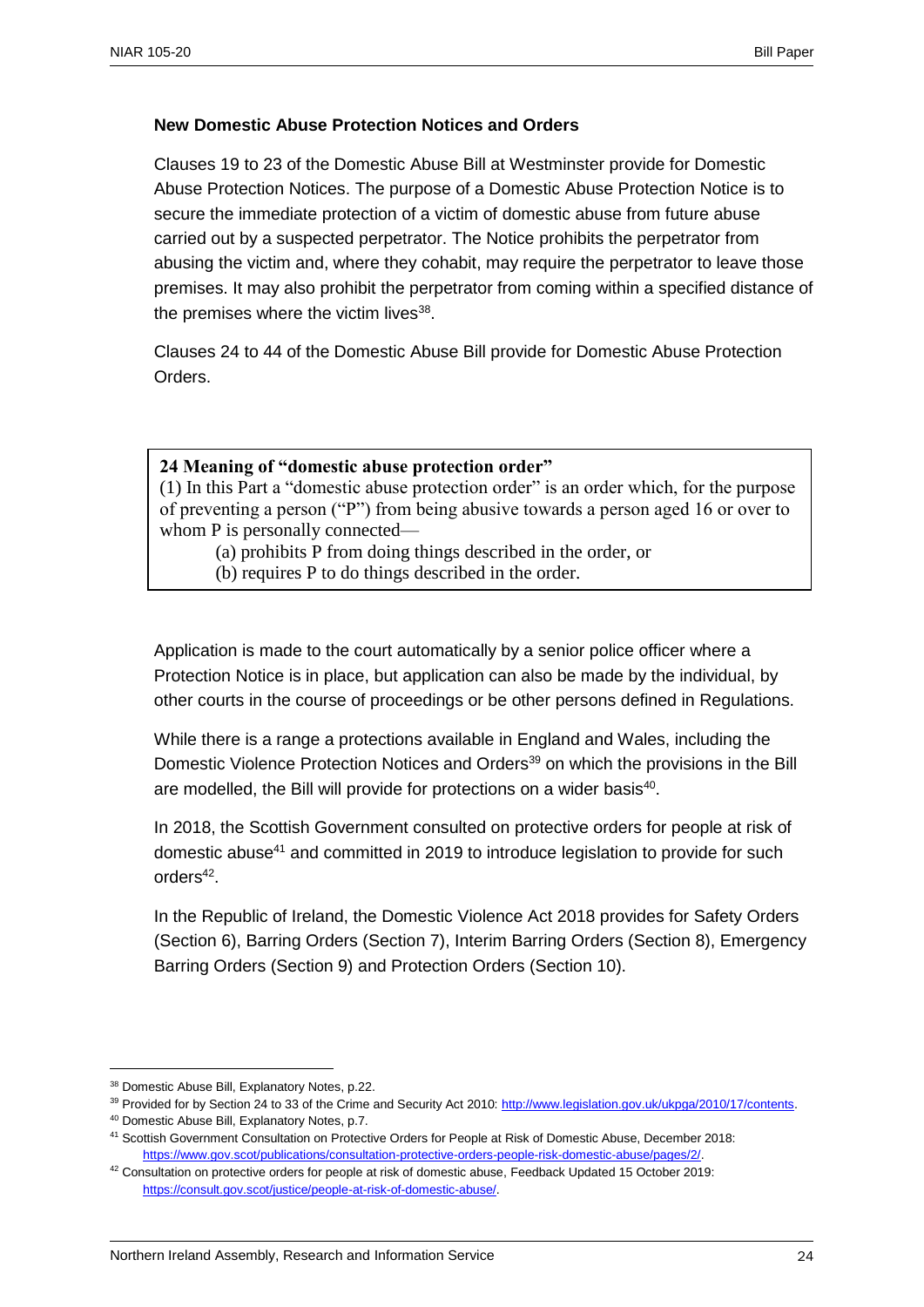#### **Secure Tenancies in Cases of Domestic Abuse**

Clause 65 of the Domestic Abuse Bill at Westminster inserts new provisions into the Housing Act 1985<sup>43</sup> to provide for secure tenancies for victims of domestic abuse. This is the case for victims who are either tenants or joint tenants on with flexible tenancies.

#### **81ZA Grant of secure tenancies in cases of domestic abuse**

(1) This section applies where a local housing authority grants a secure tenancy of a dwelling-house in England before the day on which paragraph 4 of Schedule 7 to the Housing and Planning Act 2016 (grant of new secure tenancies in England) comes fully into force.

(2) The local housing authority must grant a secure tenancy that is not a flexible tenancy if—

(a) the tenancy is offered to a person who is or was a tenant of some other dwelling-house under a qualifying tenancy (whether as the sole tenant or as a joint tenant), and

(b) the authority is satisfied that—

(i) the person or a member of the person's household is or has been a victim of domestic abuse carried out by another person, and

(ii) the new tenancy is granted for reasons connected with that abuse.

(3) The local housing authority must grant a secure tenancy that is not a flexible tenancy if—

(a) the tenancy is offered to a person who was a joint tenant of the dwellinghouse under a qualifying tenancy, and

(b) the authority is satisfied that—

(i) the person or a member of the person's household is or has been a victim of domestic abuse carried out by another person, and

(ii) the new tenancy is granted for reasons connected with that abuse.

Such provisions are not in legislation in Scotland or the Republic of Ireland.

<sup>43</sup> Housing Act 1985[: http://www.legislation.gov.uk/ukpga/1985/68/contents.](http://www.legislation.gov.uk/ukpga/1985/68/contents)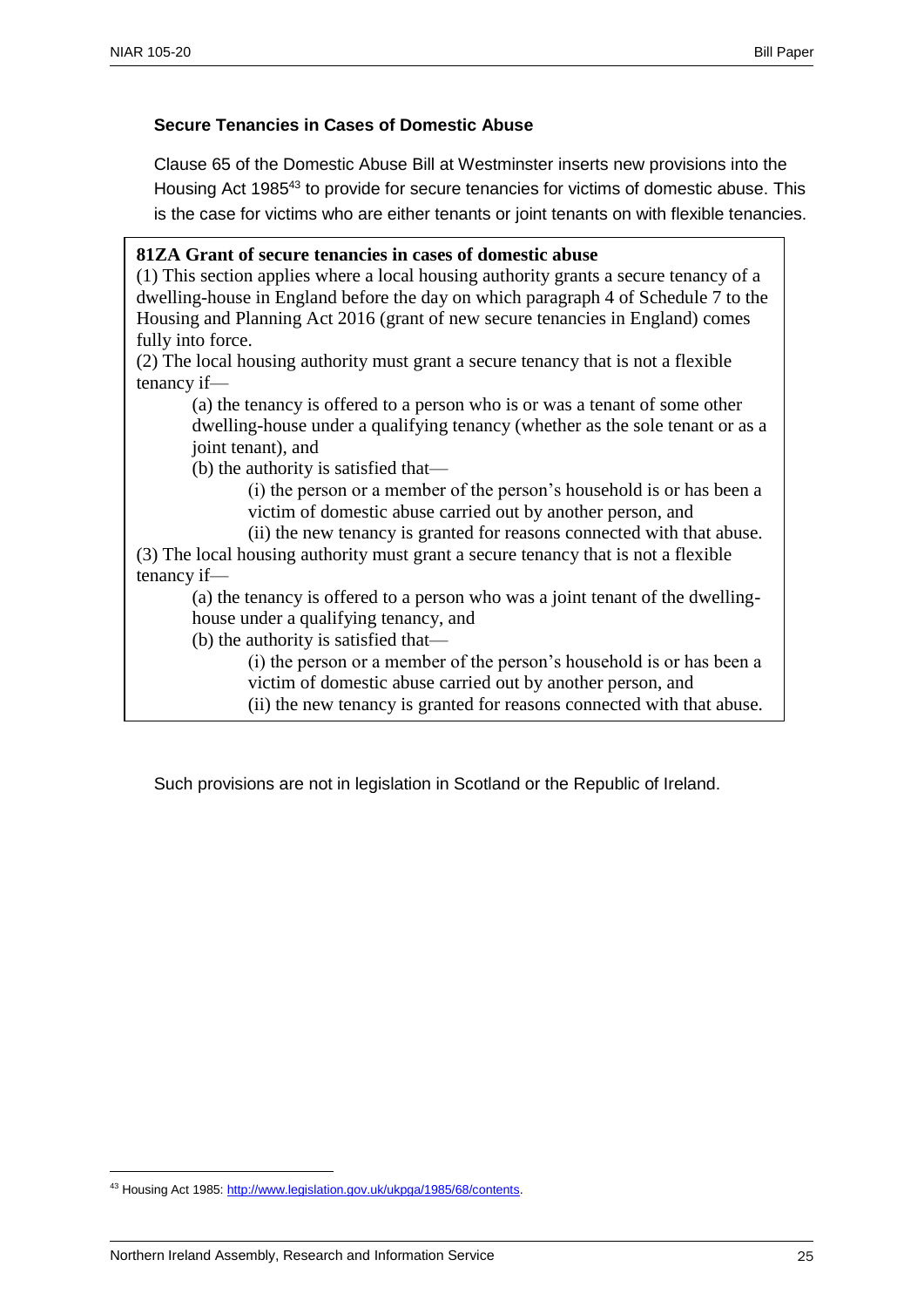## Appendix: Clauses of the Domestic Abuse and Family Proceedings Bill **Compared**

|                                                       | Northern<br><b>Ireland Bill</b> | Scotland                                | Republic of<br>Ireland     | England and<br>Wales   |
|-------------------------------------------------------|---------------------------------|-----------------------------------------|----------------------------|------------------------|
| Domestic<br>abuse offence                             | Clause 1                        | Section 1<br>2018 Act                   |                            |                        |
| Definition of<br>domestic abuse                       | Clauses 1-2                     | Section 1-2<br>2018 Act                 | Section 39<br>2018 Act     | Clause 1 DA<br>Bill    |
| Coercive<br>control                                   | Clause 2                        | Section 2<br>2018 Act                   | Section 39<br>2018 Act     | Section 76<br>2015 Act |
| Connection                                            | Clause 5                        | Section 11<br>2018 Act                  | Section 39-40<br>20918 Act | Clause 2 DA<br>Bill    |
| Aggravation in<br>relation to a<br>child              | Clauses 8-9                     | Section 5<br>2018 Act                   |                            |                        |
| Extra-territorial<br>jurisdiction                     | Clause 10                       | Section 3<br>2018 Act                   |                            |                        |
| Domestic<br>abuse<br>aggravation                      | Clauses 15-20                   | Section 1<br>2016 Act                   | Section 40<br>2018 Act     |                        |
| Prohibition of<br>trial by jury                       | Clause 21                       |                                         |                            |                        |
| Support<br>measures                                   | Clause 22                       | Section 271H<br>1995 Act                | Section 19<br>2017 Act     | Clause 58 DA<br>Bill   |
| Prohibition of<br>cross-<br>examination<br>(criminal) | Clause 23                       | Paragraph 2,<br>Schedule to<br>2018 Act | Section 16<br>2018 Act     |                        |